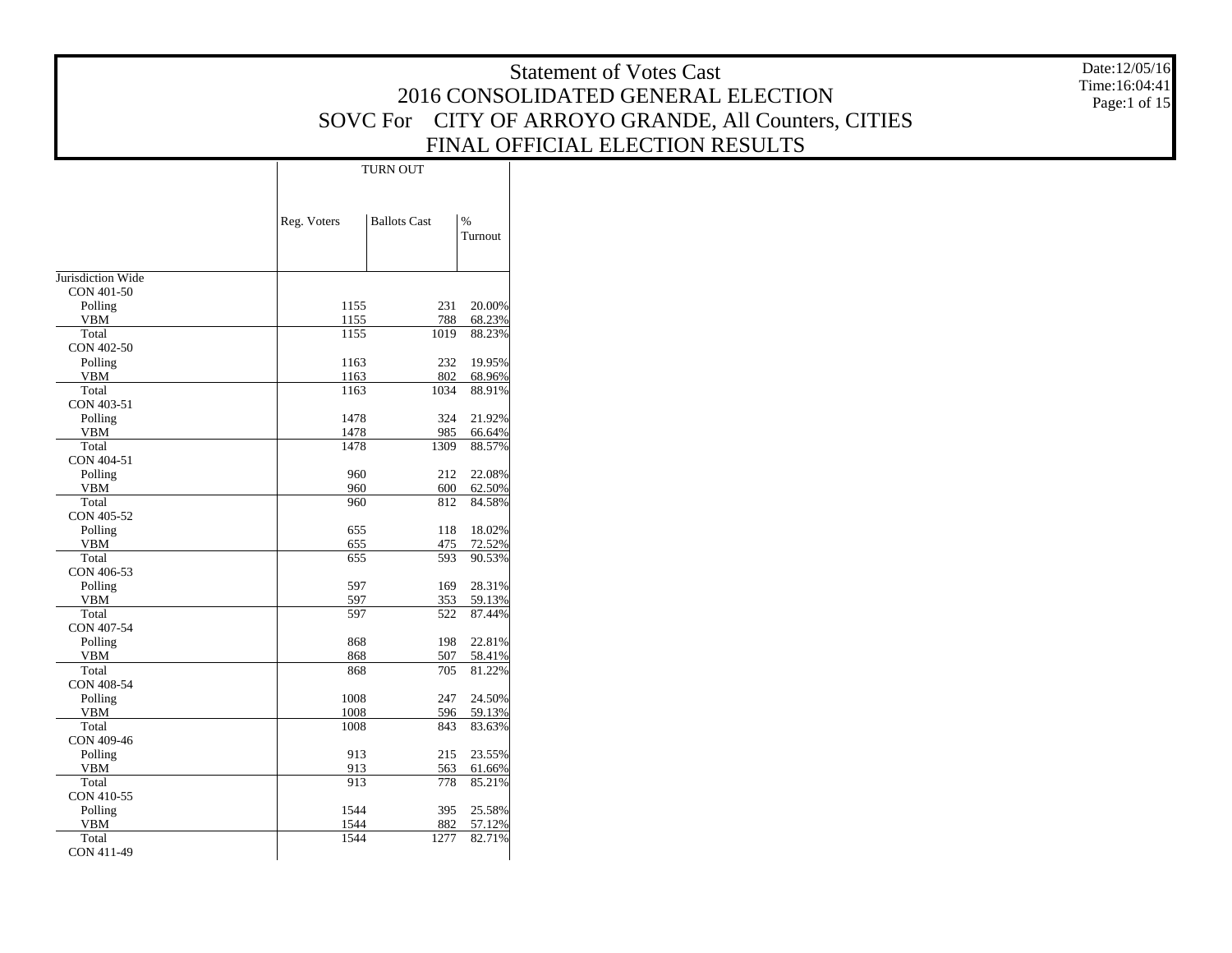|                                              |             |                     |                  | <b>Statement of Votes Cast</b>                       | Date:12/05/16<br>Time:16:04:41 |
|----------------------------------------------|-------------|---------------------|------------------|------------------------------------------------------|--------------------------------|
|                                              |             |                     |                  | 2016 CONSOLIDATED GENERAL ELECTION                   | Page:2 of 15                   |
|                                              |             |                     |                  | SOVC For CITY OF ARROYO GRANDE, All Counters, CITIES |                                |
|                                              |             |                     |                  |                                                      |                                |
|                                              |             |                     |                  | FINAL OFFICIAL ELECTION RESULTS                      |                                |
|                                              |             | TURN OUT            |                  |                                                      |                                |
|                                              |             |                     |                  |                                                      |                                |
|                                              |             |                     |                  |                                                      |                                |
|                                              | Reg. Voters | <b>Ballots Cast</b> | $\%$             |                                                      |                                |
|                                              |             |                     | Turnout          |                                                      |                                |
|                                              |             |                     |                  |                                                      |                                |
| Polling                                      | 865         | 217                 | 25.09%           |                                                      |                                |
| <b>VBM</b>                                   | 865<br>865  | 470<br>687          | 54.34%<br>79.42% |                                                      |                                |
| Total<br>CON 412-56                          |             |                     |                  |                                                      |                                |
| Polling                                      | 857         | 227                 | 26.49%           |                                                      |                                |
| <b>VBM</b>                                   | 857         | 459                 | 53.56%           |                                                      |                                |
| Total                                        | 857         | 686                 | 80.05%           |                                                      |                                |
| Total<br>Polling                             | 12063       | 2785                | 23.09%           |                                                      |                                |
| <b>VBM</b>                                   | 12063       | 7480                | 62.01%           |                                                      |                                |
| Total                                        | 12063       | 10265               | 85.09%           |                                                      |                                |
|                                              |             |                     |                  |                                                      |                                |
| CONGRESSIONAL<br>24TH CONGRESSIONAL DISTRICT |             |                     |                  |                                                      |                                |
| Polling                                      | 12063       |                     | 2785 23.09%      |                                                      |                                |
| <b>VBM</b>                                   | 12063       | 7480                | 62.01%           |                                                      |                                |
| Total                                        | 12063       | 10265               | 85.09%           |                                                      |                                |
| Total<br>Polling                             | 12063       |                     | 2785 23.09%      |                                                      |                                |
| <b>VBM</b>                                   | 12063       | 7480                | 62.01%           |                                                      |                                |
| Total                                        | 12063       |                     | 10265 85.09%     |                                                      |                                |
|                                              |             |                     |                  |                                                      |                                |
| <b>SENATE</b><br>17TH SENATORIAL DISTRICT    |             |                     |                  |                                                      |                                |
| Polling                                      | 12063       |                     | 2785 23.09%      |                                                      |                                |
| <b>VBM</b>                                   | 12063       | 7480                | 62.01%           |                                                      |                                |
| Total                                        | 12063       | 10265               | 85.09%           |                                                      |                                |
| Total<br>Polling                             | 12063       |                     | 2785 23.09%      |                                                      |                                |
| <b>VBM</b>                                   | 12063       | 7480                | 62.01%           |                                                      |                                |
| Total                                        | 12063       | 10265               | 85.09%           |                                                      |                                |
|                                              |             |                     |                  |                                                      |                                |
| <b>ASSEMBLY</b><br>35TH ASSEMBLY DISTRICT    |             |                     |                  |                                                      |                                |
| Polling                                      | 12063       |                     | 2785 23.09%      |                                                      |                                |
| <b>VBM</b>                                   | 12063       | 7480                | 62.01%           |                                                      |                                |
| Total                                        | 12063       | 10265               | 85.09%           |                                                      |                                |
| Total<br>Polling                             | 12063       | 2785                | 23.09%           |                                                      |                                |
| <b>VBM</b>                                   | 12063       | 7480                | 62.01%           |                                                      |                                |
| Total                                        | 12063       | 10265               | 85.09%           |                                                      |                                |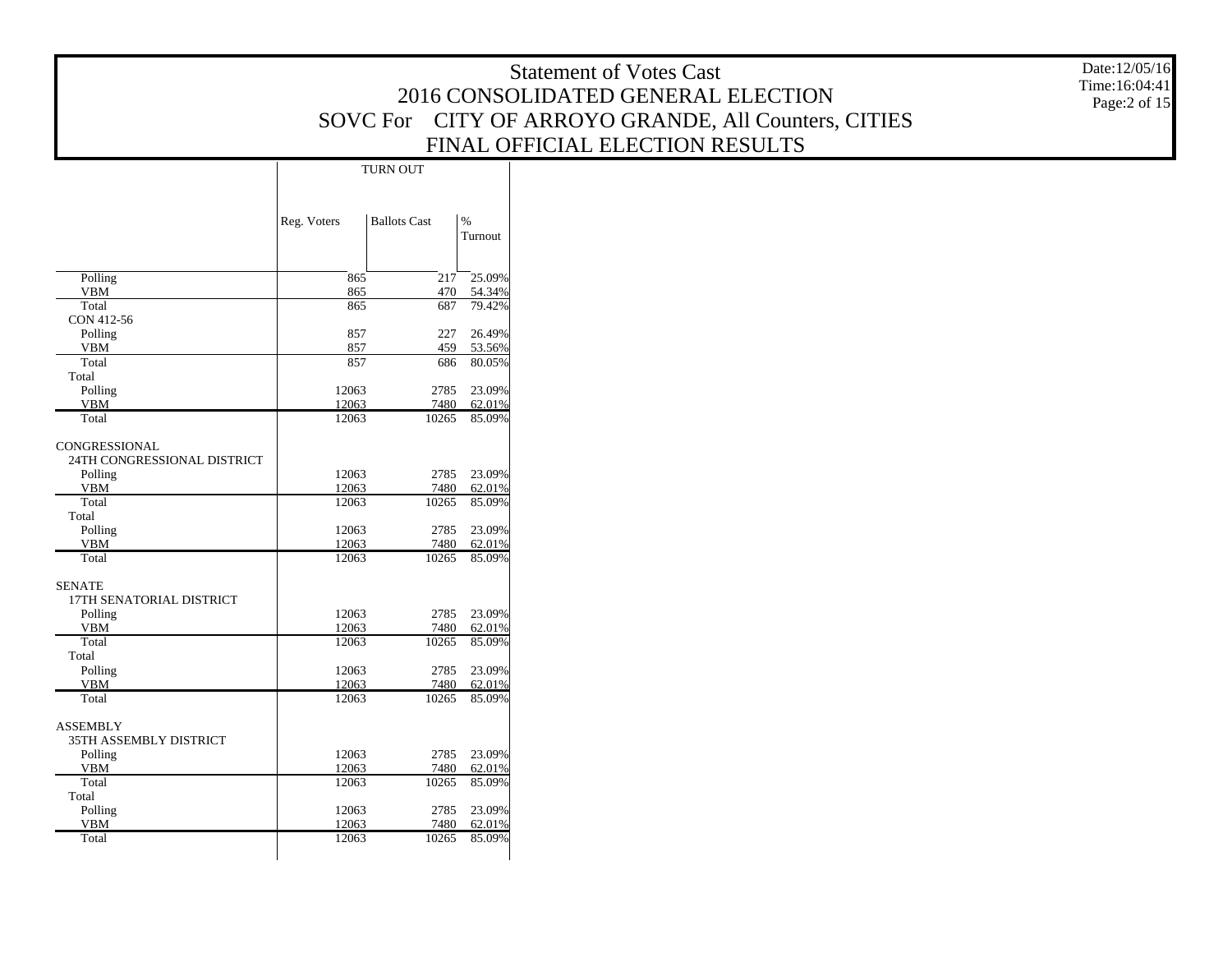|                              |                |                     |                  | Date:12/05/16<br><b>Statement of Votes Cast</b><br>Time:16:04:41<br>2016 CONSOLIDATED GENERAL ELECTION<br>Page: 3 of 15<br>SOVC For CITY OF ARROYO GRANDE, All Counters, CITIES |
|------------------------------|----------------|---------------------|------------------|---------------------------------------------------------------------------------------------------------------------------------------------------------------------------------|
|                              |                |                     |                  | FINAL OFFICIAL ELECTION RESULTS                                                                                                                                                 |
|                              |                | <b>TURN OUT</b>     |                  |                                                                                                                                                                                 |
|                              |                |                     |                  |                                                                                                                                                                                 |
|                              |                |                     |                  |                                                                                                                                                                                 |
|                              | Reg. Voters    | <b>Ballots Cast</b> | $\%$             |                                                                                                                                                                                 |
|                              |                |                     | Turnout          |                                                                                                                                                                                 |
|                              |                |                     |                  |                                                                                                                                                                                 |
| <b>BOARD OF EQUALIZATION</b> |                |                     |                  |                                                                                                                                                                                 |
| STATE BOARD OF EQUAL DIST 2  |                |                     |                  |                                                                                                                                                                                 |
| Polling                      | 12063          | 2785                | 23.09%           |                                                                                                                                                                                 |
| <b>VBM</b>                   | 12063          | 7480                | 62.01%           |                                                                                                                                                                                 |
| Total                        | 12063          | 10265               | 85.09%           |                                                                                                                                                                                 |
| Total                        |                |                     |                  |                                                                                                                                                                                 |
| Polling                      | 12063          |                     | 2785 23.09%      |                                                                                                                                                                                 |
| <b>VBM</b>                   | 12063          | 7480                | 62.01%           |                                                                                                                                                                                 |
| Total                        | 12063          |                     | 10265 85.09%     |                                                                                                                                                                                 |
| SUPERVISOR/COMMISSIONER      |                |                     |                  |                                                                                                                                                                                 |
| 4TH SUPERVISORIAL DISTRICT   |                |                     |                  |                                                                                                                                                                                 |
| Polling                      | 12063          |                     | 2785 23.09%      |                                                                                                                                                                                 |
| <b>VBM</b>                   | 12063          | 7480                | 62.01%           |                                                                                                                                                                                 |
| Total                        | 12063          | 10265               | 85.09%           |                                                                                                                                                                                 |
| Total                        |                |                     |                  |                                                                                                                                                                                 |
| Polling                      | 12063          | 2785                | 23.09%           |                                                                                                                                                                                 |
| <b>VBM</b>                   | 12063          | 7480                | 62.01%           |                                                                                                                                                                                 |
| Total                        | 12063          | 10265               | 85.09%           |                                                                                                                                                                                 |
|                              |                |                     |                  |                                                                                                                                                                                 |
| <b>CITIES</b>                |                |                     |                  |                                                                                                                                                                                 |
| <b>CITY OF ARROYO GRANDE</b> |                |                     |                  |                                                                                                                                                                                 |
| Polling                      | 12063          | 2785                | 23.09%           |                                                                                                                                                                                 |
| <b>VBM</b>                   | 12063          | 7480                | 62.01%           |                                                                                                                                                                                 |
| Total                        | 12063          | 10265               | 85.09%           |                                                                                                                                                                                 |
| Total                        |                |                     |                  |                                                                                                                                                                                 |
| Polling                      | 12063          | 2785                | 23.09%           |                                                                                                                                                                                 |
| <b>VBM</b>                   | 12063<br>12063 | 7480<br>10265       | 62.01%<br>85.09% |                                                                                                                                                                                 |
| Total                        |                |                     |                  |                                                                                                                                                                                 |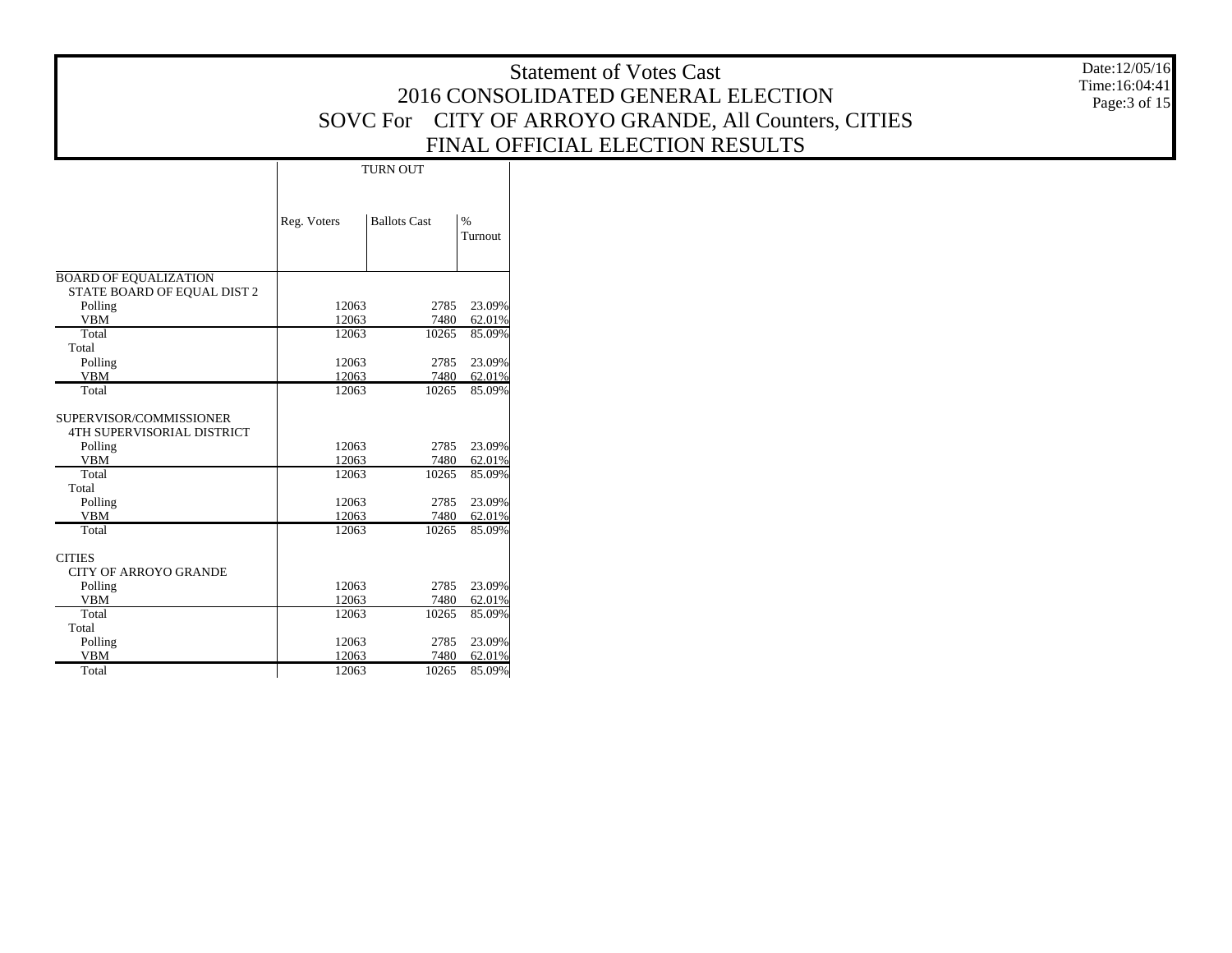Date:12/05/16 Time:16:04:41 Page:4 of 15

|                   |             | CITY OF ARROYO GRANDE MAYOR |                     |                    |                      |                        |                      |                     |            |                             |            |                |       |  |
|-------------------|-------------|-----------------------------|---------------------|--------------------|----------------------|------------------------|----------------------|---------------------|------------|-----------------------------|------------|----------------|-------|--|
|                   | Reg. Voters | Vote For                    | <b>Ballots Cast</b> | <b>Total Votes</b> | Times Blank<br>Voted | Times<br>Over<br>Voted | Of<br>Under<br>Votes | Number JIM HILL     |            | RICHARD G.<br><b>WALLER</b> |            | Write-In Votes |       |  |
| Jurisdiction Wide |             |                             |                     |                    |                      |                        |                      |                     |            |                             |            |                |       |  |
| CON 401-50        |             |                             |                     |                    |                      |                        |                      |                     |            |                             |            |                |       |  |
| Polling           | 1155        | 1                           | 231                 | 212                | 19                   |                        | $\boldsymbol{0}$     | $\mathbf{0}$        | 121 57.08% |                             | 90 42.45%  | 1              | 0.47% |  |
| <b>VBM</b>        | 1155        | 1                           | 788                 | 740                | 48                   |                        | $\mathbf{0}$         | $\mathbf{0}$        | 420 56.76% |                             | 319 43.11% |                | 0.14% |  |
| Total             | 1155        |                             | 2<br>1019           | 952                | 67                   |                        | $\theta$             | $\theta$            | 541 56.83% | 409                         | 42.96%     | 2              | 0.21% |  |
| CON 402-50        |             |                             |                     |                    |                      |                        |                      |                     |            |                             |            |                |       |  |
| Polling           | 1163        |                             | 232<br>1            | 222                | 10                   |                        | $\boldsymbol{0}$     | $\mathbf{0}$        | 125 56.31% |                             | 97 43.69%  | $\overline{0}$ | 0.00% |  |
| <b>VBM</b>        | 1163        |                             | 802                 | 756                | 46                   |                        | $\mathbf{0}$         | $\mathbf{0}$<br>456 | 60.32%     |                             | 297 39.29% | 3              | 0.40% |  |
| Total             | 1163        |                             | 2<br>1034           | 978                | 56                   |                        | $\mathbf{0}$         | $\overline{0}$      | 581 59.41% | 394                         | 40.29%     | 3              | 0.31% |  |
| CON 403-51        |             |                             |                     |                    |                      |                        |                      |                     |            |                             |            |                |       |  |
| Polling           | 1478        | 1                           | 324                 | 299                | 25                   |                        | $\boldsymbol{0}$     | $\mathbf{0}$        | 161 53.85% |                             | 138 46.15% | $\overline{0}$ | 0.00% |  |
| <b>VBM</b>        | 1478        |                             | 985                 | 937                | 48                   |                        | $\mathbf{0}$         | $\mathbf{0}$        | 515 54.96% | 421                         | 44.93%     |                | 0.11% |  |
| Total             | 1478        |                             | 2<br>1309           | 1236               | 73                   |                        | $\mathbf{0}$         | $\Omega$            | 676 54.69% |                             | 559 45.23% | 1              | 0.08% |  |
| CON 404-51        |             |                             |                     |                    |                      |                        |                      |                     |            |                             |            |                |       |  |
| Polling           | 960         | 1                           | 212                 | 190                | 22                   |                        | $\boldsymbol{0}$     | $\mathbf{0}$        | 111 58.42% |                             | 79 41.58%  | $\overline{0}$ | 0.00% |  |
| <b>VBM</b>        | 960         |                             | 600                 | 572                | 28                   |                        | $\mathbf{0}$         | $\mathbf{0}$        | 319 55.77% | 253                         | 44.23%     | $\overline{0}$ | 0.00% |  |
| Total             | 960         |                             | 2<br>812            | 762                | 50                   |                        | $\Omega$             | $\Omega$            | 430 56.43% |                             | 332 43.57% | $\overline{0}$ | 0.00% |  |
| CON 405-52        |             |                             |                     |                    |                      |                        |                      |                     |            |                             |            |                |       |  |
| Polling           | 655         |                             | 118<br>1            | 113                | 5                    |                        | $\boldsymbol{0}$     | $\mathbf{0}$<br>67  | 59.29%     | 45                          | 39.82%     | 1              | 0.88% |  |
| <b>VBM</b>        | 655         |                             | 475                 | 436                | 39                   |                        | $\mathbf{0}$         | $\mathbf{0}$<br>290 | 66.51%     |                             | 146 33.49% | $\overline{0}$ | 0.00% |  |
| Total             | 655         |                             | 2<br>593            | 549                | 44                   |                        | $\Omega$             | $\Omega$<br>357     | 65.03%     | 191                         | 34.79%     | 1              | 0.18% |  |
| CON 406-53        |             |                             |                     |                    |                      |                        |                      |                     |            |                             |            |                |       |  |
| Polling           | 597         | 1                           | 169                 | 159                | 10                   |                        | $\boldsymbol{0}$     | $\mathbf{0}$        | 101 63.52% | 58                          | 36.48%     | $\overline{0}$ | 0.00% |  |
| <b>VBM</b>        | 597         |                             | 353                 | 332                | 21                   |                        | $\mathbf{0}$         | $\mathbf{0}$<br>190 | 57.23%     | 141                         | 42.47%     |                | 0.30% |  |
| Total             | 597         |                             | 2<br>522            | 491                | 31                   |                        | $\Omega$             | $\theta$            | 291 59.27% |                             | 199 40.53% | 1              | 0.20% |  |
| CON 407-54        |             |                             |                     |                    |                      |                        |                      |                     |            |                             |            |                |       |  |
| Polling           | 868         | 1                           | 198                 | 186                | 12                   |                        | $\boldsymbol{0}$     | $\mathbf{0}$<br>109 | 58.60%     |                             | 77 41.40%  | $\overline{0}$ | 0.00% |  |
| <b>VBM</b>        | 868         |                             | 507                 | 457                | 50                   |                        | $\mathbf{0}$         | $\mathbf{0}$<br>299 | 65.43%     | 155                         | 33.92%     | 3              | 0.66% |  |
| Total             | 868         |                             | 2<br>705            | 643                | 62                   |                        | $\Omega$             | $\Omega$            | 408 63.45% |                             | 232 36.08% | 3              | 0.47% |  |
| CON 408-54        |             |                             |                     |                    |                      |                        |                      |                     |            |                             |            |                |       |  |
| Polling           | 1008        |                             | 247<br>1            | 220                | 27                   |                        | $\boldsymbol{0}$     | $\mathbf{0}$        | 135 61.36% | 85                          | 38.64%     | $\overline{0}$ | 0.00% |  |
| <b>VBM</b>        | 1008        |                             | 596                 | 550                | 46                   |                        | $\mathbf{0}$         | $\mathbf{0}$<br>343 | 62.36%     | 207                         | 37.64%     | $\overline{0}$ | 0.00% |  |
| Total             | 1008        |                             | 2<br>843            | 770                | 73                   |                        | $\Omega$             | $\theta$            | 478 62.08% |                             | 292 37.92% | $\overline{0}$ | 0.00% |  |
| CON 409-46        |             |                             |                     |                    |                      |                        |                      |                     |            |                             |            |                |       |  |
| Polling           | 913         | 1                           | 215                 | 199                | 16                   |                        | $\boldsymbol{0}$     | $\mathbf{0}$        | 117 58.79% |                             | 82 41.21%  | $\overline{0}$ | 0.00% |  |
| <b>VBM</b>        | 913         | 1                           | 563                 | 510                | 53                   |                        | $\mathbf{0}$         | $\mathbf{0}$        | 291 57.06% | 218                         | 42.75%     |                | 0.20% |  |
| Total             | 913         |                             | 2<br>778            | 709                | 69                   |                        | $\Omega$             | $\theta$            | 408 57.55% | 300                         | 42.31%     | 1              | 0.14% |  |
| CON 410-55        |             |                             |                     |                    |                      |                        |                      |                     |            |                             |            |                |       |  |
| Polling           | 1544        | 1                           | 395                 | 364                | 31                   |                        | $\boldsymbol{0}$     | $\mathbf{0}$<br>250 | 68.68%     |                             | 114 31.32% | $\mathbf{0}$   | 0.00% |  |
| <b>VBM</b>        | 1544        |                             | 882                 | 834                | 48                   |                        | $\boldsymbol{0}$     | $\mathbf{0}$<br>510 | 61.15%     | 323                         | 38.73%     |                | 0.12% |  |
| Total             | 1544        |                             | 2<br>1277           | 1198               | 79                   |                        | $\theta$             | $\Omega$            | 760 63.44% |                             | 437 36.48% | 1              | 0.08% |  |
| CON 411-49        |             |                             |                     |                    |                      |                        |                      |                     |            |                             |            |                |       |  |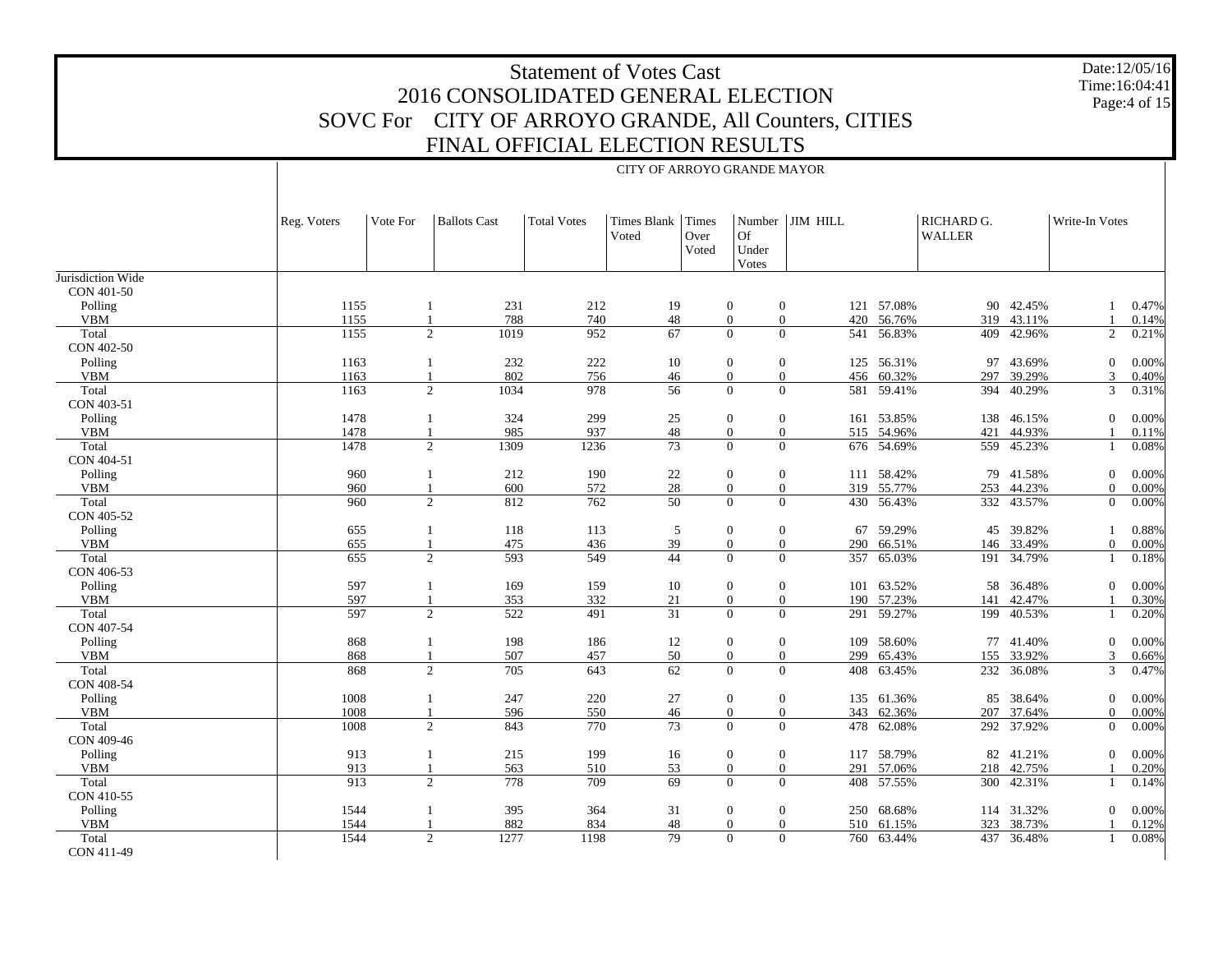Date:12/05/16 Time:16:04:41Page:5 of 15

|                                              | CITY OF ARROYO GRANDE MAYOR |                 |                     |                    |                             |                        |                      |                        |             |                             |             |                 |                     |  |
|----------------------------------------------|-----------------------------|-----------------|---------------------|--------------------|-----------------------------|------------------------|----------------------|------------------------|-------------|-----------------------------|-------------|-----------------|---------------------|--|
|                                              | Reg. Voters                 | Vote For        | <b>Ballots Cast</b> | <b>Total Votes</b> | <b>Times Blank</b><br>Voted | Times<br>Over<br>Voted | Of<br>Under<br>Votes | Number JIM HILL        |             | RICHARD G.<br><b>WALLER</b> |             | Write-In Votes  |                     |  |
| Polling                                      | 865                         | 1               | 217                 | 189                | $\sqrt{28}$                 |                        | $\mathbf{0}$         | $\overline{0}$         | 128 67.72%  | 61                          | 32.28%      | $\overline{0}$  | $\frac{-0.00\%}{2}$ |  |
| <b>VBM</b>                                   | 865                         |                 | 470                 | 434                | 35                          |                        |                      | $\mathbf{0}$<br>289    | 66.59%      |                             | 145 33.41%  | $\Omega$        | 0.00%               |  |
| Total                                        | 865                         |                 | 2<br>687            | 623                | 63                          |                        | $\mathbf{1}$         | $\Omega$<br>417        | 66.93%      |                             | 206 33.07%  | $\overline{0}$  | 0.00%               |  |
| CON 412-56                                   |                             |                 |                     |                    |                             |                        |                      |                        |             |                             |             |                 |                     |  |
| Polling                                      | 857                         |                 | 227                 | 205                | 22                          |                        | $\mathbf{0}$         | $\mathbf{0}$<br>130    | 63.41%      | 74                          | 36.10%      |                 | 0.49%               |  |
| <b>VBM</b>                                   | 857                         |                 | 459                 | 422                | 37                          |                        | $\overline{0}$       | $\overline{0}$<br>281  | 66.59%      | 140                         | 33.18%      |                 | 0.24%               |  |
| Total                                        | 857                         |                 | 2<br>686            | 627                | $\overline{59}$             |                        | $\Omega$             | $\Omega$<br>411        | 65.55%      | 214                         | 34.13%      | 2               | 0.32%               |  |
| Total                                        |                             |                 |                     |                    |                             |                        |                      |                        |             |                             |             |                 |                     |  |
| Polling                                      | 12063                       | 12              | 2785                | 2558               | 227                         |                        | $\theta$             | $\overline{0}$         | 1555 60.79% |                             | 1000 39.09% | 3               | 0.12%               |  |
| <b>VBM</b>                                   | 12063                       | 12              | 7480                | 6980               | 499                         |                        |                      | $\overline{0}$<br>4203 | 60.21%      | 2765                        | 39.61%      | 12              | 0.17%               |  |
| Total                                        | 12063                       | 24              | 10265               | 9538               | 726                         |                        |                      | $\overline{0}$         | 5758 60.37% |                             | 3765 39.47% | 15              | 0.16%               |  |
| CONGRESSIONAL<br>24TH CONGRESSIONAL DISTRICT |                             |                 |                     |                    |                             |                        |                      |                        |             |                             |             |                 |                     |  |
| Polling                                      | 12063                       | 12              | 2785                | 2558               | 227                         |                        | $\mathbf{0}$         | $\mathbf{0}$           | 1555 60.79% |                             | 1000 39.09% | 3               | 0.12%               |  |
| <b>VBM</b>                                   | 12063                       | 12              | 7480                | 6980               | 499                         |                        |                      | $\overline{0}$<br>4203 | 60.21%      |                             | 2765 39.61% | 12              | 0.17%               |  |
| Total                                        | 12063                       | $\overline{24}$ | 10265               | 9538               | 726                         |                        | $\overline{1}$       | $\Omega$               | 5758 60.37% |                             | 3765 39.47% | 15              | 0.16%               |  |
| Total                                        |                             |                 |                     |                    |                             |                        |                      |                        |             |                             |             |                 |                     |  |
| Polling                                      | 12063                       | 12              | 2785                | 2558               | 227                         |                        | $\mathbf{0}$         | $\overline{0}$         | 1555 60.79% |                             | 1000 39.09% | 3               | 0.12%               |  |
| <b>VBM</b>                                   | 12063                       | 12              | 7480                | 6980               | 499                         |                        |                      | $\Omega$<br>4203       | 60.21%      | 2765                        | 39.61%      | 12              | 0.17%               |  |
| Total                                        | 12063                       | 24              | 10265               | 9538               | 726                         |                        | 1                    | $\Omega$               | 5758 60.37% |                             | 3765 39.47% | 15              | 0.16%               |  |
| <b>SENATE</b><br>17TH SENATORIAL DISTRICT    |                             |                 |                     |                    |                             |                        |                      |                        |             |                             |             |                 |                     |  |
| Polling                                      | 12063                       | 12              | 2785                | 2558               | 227                         |                        | $\mathbf{0}$         | $\overline{0}$         | 1555 60.79% |                             | 1000 39.09% | 3               | 0.12%               |  |
| <b>VBM</b>                                   | 12063                       | 12              | 7480                | 6980               | 499                         |                        |                      | $\overline{0}$<br>4203 | 60.21%      |                             | 2765 39.61% | 12              | 0.17%               |  |
| Total                                        | 12063                       | 24              | 10265               | 9538               | 726                         |                        |                      | $\Omega$               | 5758 60.37% |                             | 3765 39.47% | 15              | 0.16%               |  |
| Total                                        |                             |                 |                     |                    |                             |                        |                      |                        |             |                             |             |                 |                     |  |
| Polling                                      | 12063                       | 12              | 2785                | 2558               | 227                         |                        | $\overline{0}$       | $\overline{0}$         | 1555 60.79% |                             | 1000 39.09% | 3               | 0.12%               |  |
| <b>VBM</b>                                   | 12063                       | 12              | 7480                | 6980               | 499                         |                        |                      | $\overline{0}$<br>4203 | 60.21%      |                             | 2765 39.61% | 12              | 0.17%               |  |
| Total                                        | 12063                       | 24              | 10265               | 9538               | $\overline{726}$            |                        |                      | $\Omega$               | 5758 60.37% |                             | 3765 39.47% | 15              | 0.16%               |  |
| <b>ASSEMBLY</b><br>35TH ASSEMBLY DISTRICT    |                             |                 |                     |                    |                             |                        |                      |                        |             |                             |             |                 |                     |  |
| Polling                                      | 12063                       | 12              | 2785                | 2558               | 227                         |                        | $\mathbf{0}$         | $\overline{0}$         | 1555 60.79% |                             | 1000 39.09% | 3               | 0.12%               |  |
| <b>VBM</b>                                   | 12063                       | 12              | 7480                | 6980               | 499                         |                        |                      | $\overline{0}$<br>4203 | 60.21%      | 2765                        | 39.61%      | 12              | 0.17%               |  |
| Total                                        | 12063                       | $\overline{24}$ | 10265               | 9538               | 726                         |                        | -1                   | $\overline{0}$<br>5758 | 60.37%      | 3765                        | 39.47%      | 15              | 0.16%               |  |
| Total                                        |                             |                 |                     |                    |                             |                        |                      |                        |             |                             |             |                 |                     |  |
| Polling                                      | 12063                       | 12              | 2785                | 2558               | 227                         |                        | $\mathbf{0}$         | $\mathbf{0}$           | 1555 60.79% |                             | 1000 39.09% | 3               | 0.12%               |  |
| <b>VBM</b>                                   | 12063                       | 12              | 7480                | 6980               | 499                         |                        |                      | $\Omega$<br>4203       | 60.21%      |                             | 2765 39.61% | 12              | 0.17%               |  |
| Total                                        | 12063                       | $\overline{24}$ | 10265               | 9538               | 726                         |                        |                      | $\Omega$               | 5758 60.37% |                             | 3765 39.47% | $\overline{15}$ | 0.16%               |  |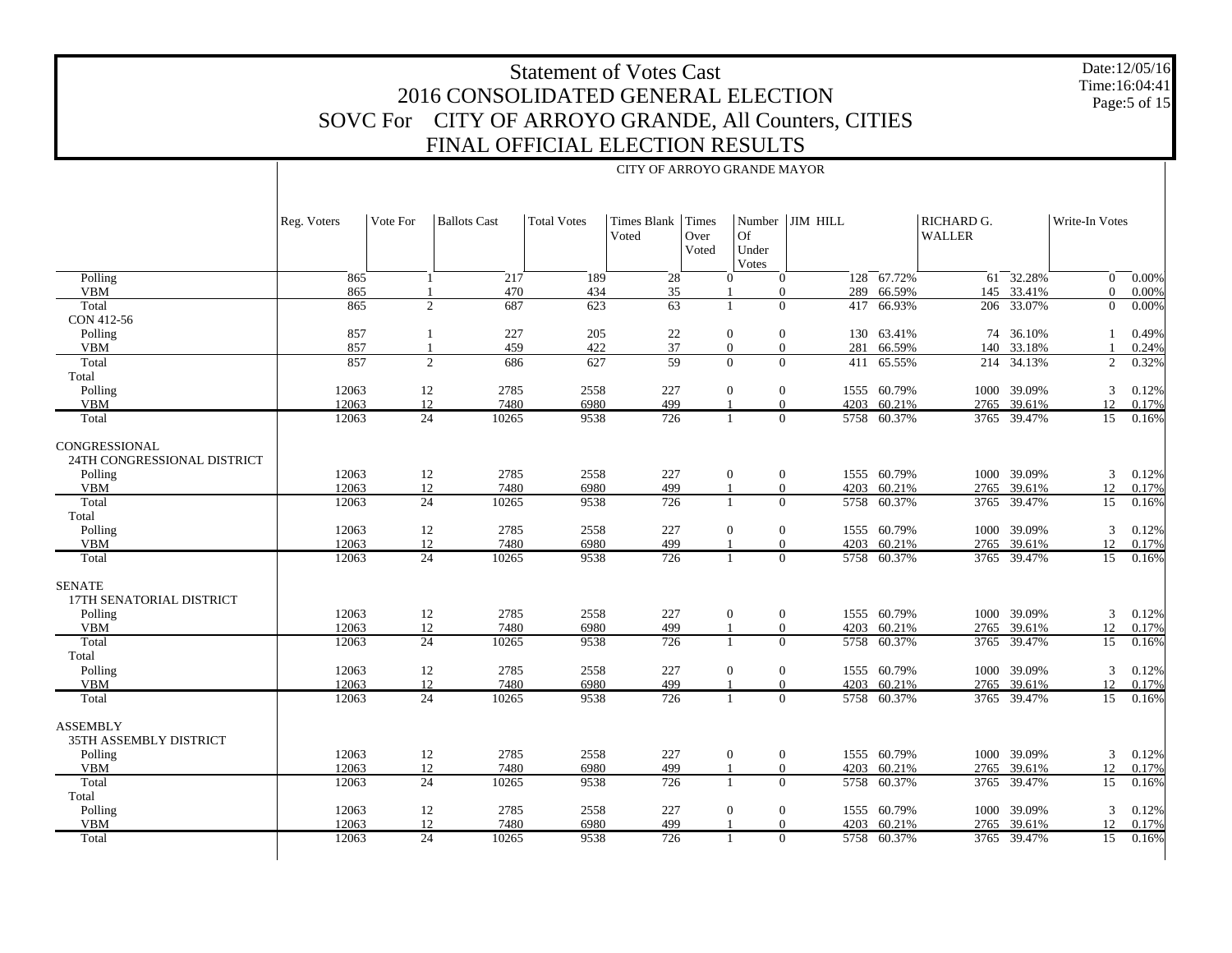|                                                       |                                                                                                                                                                                                                 |                 | 2016 CONSOLIDATED GENERAL ELECTION<br>SOVC For CITY OF ARROYO GRANDE, All Counters, CITIES<br>FINAL OFFICIAL ELECTION RESULTS | <b>Statement of Votes Cast</b> | CITY OF ARROYO GRANDE MAYOR |  |                |                            |                            |      |                            |                 | Date:12/05/16<br>Time:16:04:41<br>Page:6 of 15 |
|-------------------------------------------------------|-----------------------------------------------------------------------------------------------------------------------------------------------------------------------------------------------------------------|-----------------|-------------------------------------------------------------------------------------------------------------------------------|--------------------------------|-----------------------------|--|----------------|----------------------------|----------------------------|------|----------------------------|-----------------|------------------------------------------------|
|                                                       | Number JIM HILL<br>RICHARD G.<br><b>Ballots Cast</b><br><b>Total Votes</b><br>Times Blank Times<br>Write-In Votes<br>Reg. Voters<br>Vote For<br>Of<br>Voted<br>Over<br><b>WALLER</b><br>Under<br>Voted<br>Votes |                 |                                                                                                                               |                                |                             |  |                |                            |                            |      |                            |                 |                                                |
| <b>BOARD OF EQUALIZATION</b>                          |                                                                                                                                                                                                                 |                 |                                                                                                                               |                                |                             |  |                |                            |                            |      |                            |                 |                                                |
| STATE BOARD OF EQUAL DIST 2                           | 12063                                                                                                                                                                                                           |                 |                                                                                                                               |                                |                             |  |                |                            | 1555 60.79%                |      | 1000 39.09%                |                 |                                                |
| Polling<br><b>VBM</b>                                 | 12063                                                                                                                                                                                                           | 12<br>12        | 2785<br>7480                                                                                                                  | 2558<br>6980                   | 227<br>499                  |  | $\mathbf{0}$   | $\overline{0}$<br>$\Omega$ | 4203 60.21%                |      | 2765 39.61%                | 3<br>12         | 0.12%<br>0.17%                                 |
| Total                                                 | 12063                                                                                                                                                                                                           | 24              | 10265                                                                                                                         | 9538                           | 726                         |  | $\mathbf{1}$   | $\Omega$                   | 5758 60.37%                |      | 3765 39.47%                | 15              | 0.16%                                          |
| Total                                                 |                                                                                                                                                                                                                 |                 |                                                                                                                               |                                |                             |  |                |                            |                            |      |                            |                 |                                                |
| Polling                                               | 12063                                                                                                                                                                                                           | 12              | 2785                                                                                                                          | 2558                           | 227                         |  | $\theta$       | $\overline{0}$             | 1555 60.79%                | 1000 | 39.09%                     | 3               | 0.12%                                          |
| <b>VBM</b>                                            | 12063                                                                                                                                                                                                           | 12              | 7480                                                                                                                          | 6980                           | 499                         |  |                | $\Omega$                   | 4203 60.21%                |      | 2765 39.61%                | 12              | 0.17%                                          |
| Total                                                 | 12063                                                                                                                                                                                                           | $\overline{24}$ | 10265                                                                                                                         | 9538                           | 726                         |  | $\mathbf{1}$   | $\Omega$                   | 5758 60.37%                |      | 3765 39.47%                | 15              | 0.16%                                          |
| SUPERVISOR/COMMISSIONER<br>4TH SUPERVISORIAL DISTRICT |                                                                                                                                                                                                                 |                 |                                                                                                                               |                                |                             |  |                |                            |                            |      |                            |                 |                                                |
| Polling                                               | 12063                                                                                                                                                                                                           | 12              | 2785                                                                                                                          | 2558                           | 227                         |  | $\mathbf{0}$   | $\overline{0}$             | 1555 60.79%                |      | 1000 39.09%                | 3               | 0.12%                                          |
| <b>VBM</b>                                            | 12063                                                                                                                                                                                                           | 12              | 7480                                                                                                                          | 6980                           | 499                         |  |                | $\Omega$<br>4203           | 60.21%                     | 2765 | 39.61%                     | 12              | 0.17%                                          |
| Total                                                 | 12063                                                                                                                                                                                                           | 24              | 10265                                                                                                                         | 9538                           | 726                         |  | $\mathbf{1}$   | $\Omega$                   | 5758 60.37%                |      | 3765 39.47%                | 15              | 0.16%                                          |
| Total                                                 |                                                                                                                                                                                                                 |                 |                                                                                                                               |                                |                             |  |                |                            |                            |      |                            |                 |                                                |
| Polling                                               | 12063                                                                                                                                                                                                           | 12              | 2785                                                                                                                          | 2558                           | 227                         |  | $\Omega$       | $\overline{0}$             | 1555 60.79%                | 1000 | 39.09%                     | 3               | 0.12%                                          |
| <b>VBM</b><br>Total                                   | 12063<br>12063                                                                                                                                                                                                  | 12<br>24        | 7480<br>10265                                                                                                                 | 6980<br>9538                   | 499<br>726                  |  | -1             | $\Omega$<br>$\Omega$       | 4203 60.21%<br>5758 60.37% |      | 2765 39.61%<br>3765 39.47% | 12<br>15        | 0.17%<br>0.16%                                 |
|                                                       |                                                                                                                                                                                                                 |                 |                                                                                                                               |                                |                             |  |                |                            |                            |      |                            |                 |                                                |
| <b>CITIES</b><br><b>CITY OF ARROYO GRANDE</b>         |                                                                                                                                                                                                                 |                 |                                                                                                                               |                                |                             |  |                |                            |                            |      |                            |                 |                                                |
| Polling                                               | 12063                                                                                                                                                                                                           | 12              | 2785                                                                                                                          | 2558                           | 227                         |  | $\theta$       | $\overline{0}$             | 1555 60.79%                |      | 1000 39.09%                | 3               | 0.12%                                          |
| <b>VBM</b>                                            | 12063                                                                                                                                                                                                           | 12              | 7480                                                                                                                          | 6980                           | 499                         |  | $\mathbf{1}$   | $\Omega$                   | 4203 60.21%                | 2765 | 39.61%                     | 12              | 0.17%                                          |
| Total                                                 | 12063                                                                                                                                                                                                           | 24              | 10265                                                                                                                         | 9538                           | 726                         |  | $\overline{1}$ | $\Omega$                   | 5758 60.37%                |      | 3765 39.47%                | 15              | 0.16%                                          |
| Total                                                 |                                                                                                                                                                                                                 |                 |                                                                                                                               |                                |                             |  |                |                            |                            |      |                            |                 |                                                |
| Polling                                               | 12063                                                                                                                                                                                                           | 12              | 2785                                                                                                                          | 2558                           | 227                         |  | $\Omega$       | $\Omega$                   | 1555 60.79%                | 1000 | 39.09%                     | 3               | 0.12%                                          |
| <b>VBM</b>                                            | 12063                                                                                                                                                                                                           | 12              | 7480                                                                                                                          | 6980                           | 499                         |  |                | $\Omega$                   | 4203 60.21%                |      | 2765 39.61%                | 12              | 0.17%                                          |
| Total                                                 | 12063                                                                                                                                                                                                           | $\overline{24}$ | 10265                                                                                                                         | 9538                           | $\overline{726}$            |  |                | $\Omega$                   | 5758 60.37%                |      | 3765 39.47%                | $\overline{15}$ | 0.16%                                          |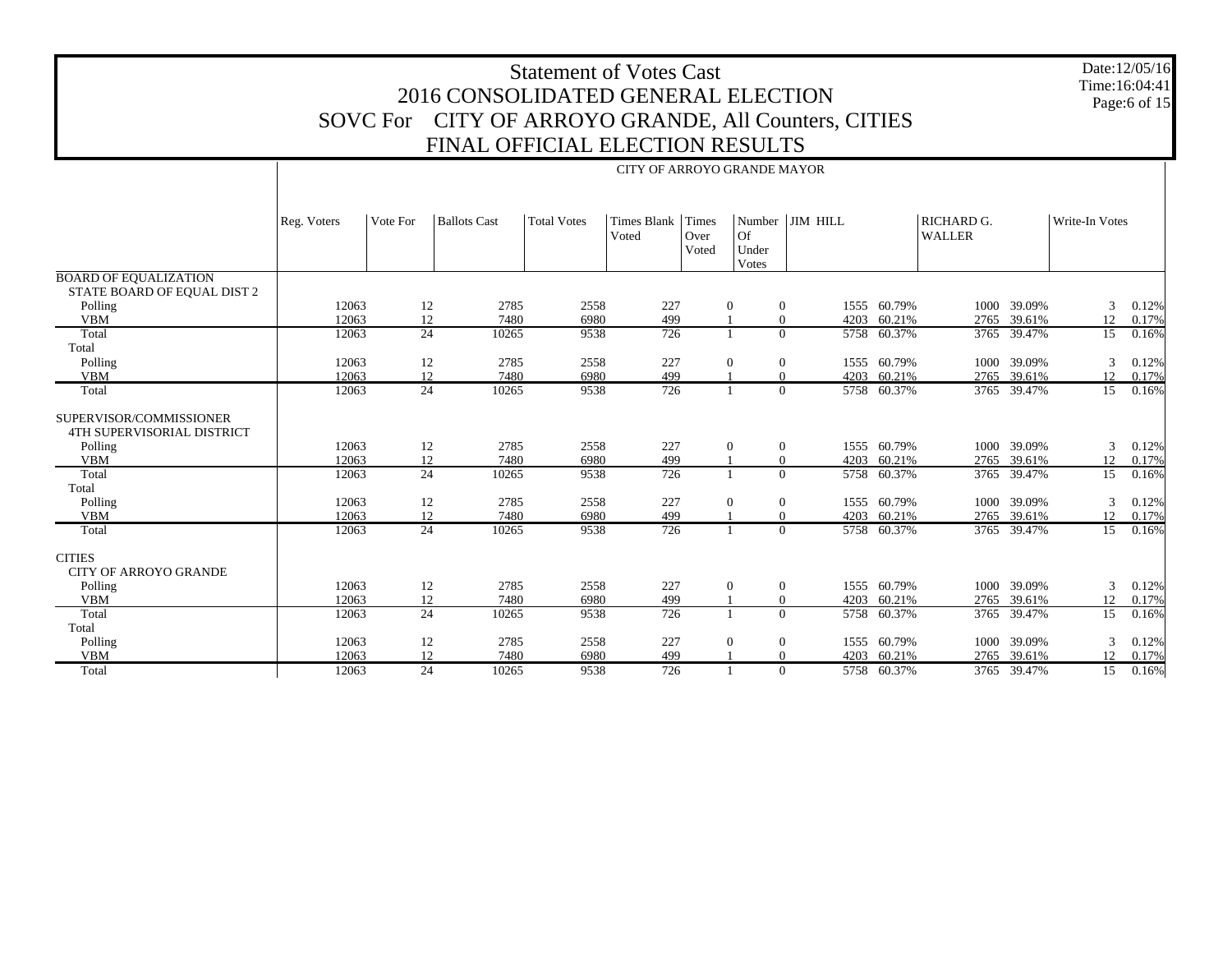Date:12/05/16 Time:16:04:41Page:7 of 15

| <b>Ballots Cast</b><br><b>Total Votes</b><br><b>Times Blank</b><br><b>Times</b><br>Number Of<br>KRISTEN BARNEICH LEANN AKINS<br>Reg. Voters<br>Vote For<br>Voted<br>Over Voted   Under Votes<br>Jurisdiction Wide<br>CON 401-50<br>1155<br>$\overline{c}$<br>231<br>334<br>39<br>$\boldsymbol{0}$<br>50<br>95 28.44%<br>8.38%<br>Polling<br>28<br>$\overline{c}$<br>788<br>1257<br>92<br>$\boldsymbol{0}$<br>342 27.21%<br><b>VBM</b><br>1155<br>135<br>142<br>11.30%<br>1155<br>1019<br>1591<br>131<br>$\Omega$<br>185<br>437 27.47%<br>Total<br>$\overline{4}$<br>170 10.69%<br>CON 402-50<br>Polling<br>1163<br>$\overline{c}$<br>232<br>385<br>16<br>$\boldsymbol{0}$<br>47<br>107 27.79%<br>36<br>9.35%<br>$\overline{c}$<br>802<br>1307<br>$\mathfrak{2}$<br><b>VBM</b><br>1163<br>74<br>145<br>333<br>25.48%<br>132<br>10.10%<br>90<br>$\overline{c}$<br>192<br>Total<br>1163<br>1034<br>1692<br>26.00%<br>9.93%<br>$\overline{4}$<br>440<br>168<br>CON 403-51<br>Polling<br>1478<br>2<br>324<br>480<br>47<br>$\mathbf{0}$<br>74<br>122 25.42%<br>57 11.88%<br>$\overline{c}$<br>1478<br>985<br>103<br>144<br>446 27.56%<br><b>VBM</b><br>1618<br>191<br>11.80%<br>$\mathbf{1}$<br>1309<br>568 27.07%<br>Total<br>1478<br>2098<br>150<br>218<br>$\overline{4}$<br>248 11.82%<br>$\mathbf{1}$<br>CON 404-51<br>960<br>$\overline{c}$<br>212<br>309<br>30<br>$\boldsymbol{0}$<br>55<br>91 29.45%<br>28<br>Polling<br>9.06%<br>$\overline{2}$<br>982<br>29.12%<br><b>VBM</b><br>960<br>600<br>56<br>104<br>286<br>84<br>8.55%<br>-1<br>$\overline{4}$<br>812<br>1291<br>159<br>377 29.20%<br>Total<br>960<br>86<br>8.68%<br>$\mathbf{1}$<br>112<br>CON 405-52<br>Polling<br>655<br>$\overline{c}$<br>118<br>177<br>12<br>$\boldsymbol{0}$<br>35<br>57<br>32.20%<br>7.91%<br>14<br>$\overline{c}$<br>$\boldsymbol{0}$<br>27.62%<br><b>VBM</b><br>655<br>475<br>724<br>74<br>78<br>200<br>88<br>12.15%<br>593<br>86<br>$\Omega$<br>Total<br>655<br>$\overline{4}$<br>901<br>113<br>28.52%<br>257<br>102<br>11.32%<br>CON 406-53<br>$\overline{c}$<br>32<br>Polling<br>597<br>169<br>262<br>21<br>25.19%<br>11.07%<br>66<br>29<br>1<br>$\overline{2}$<br>37<br>597<br>353<br>563<br>3<br>63<br>24.33%<br>79<br><b>VBM</b><br>137<br>14.03%<br>597<br>522<br>58<br>$\overline{4}$<br>95<br>203 24.61%<br>Total<br>$\overline{4}$<br>825<br>13.09%<br>108<br>CON 407-54<br>Polling<br>868<br>$\overline{c}$<br>198<br>288<br>25<br>$\mathbf{0}$<br>58<br>73<br>25.35%<br>10.07%<br>29<br>$\overline{c}$<br>75<br><b>VBM</b><br>868<br>507<br>744<br>118<br>176 23.66%<br>87<br>11.69%<br>868<br>705<br>1032<br>100<br>24.13%<br>Total<br>$\overline{4}$<br>$\mathbf{1}$<br>176<br>249<br>116 11.24%<br>CON 408-54<br>Polling<br>1008<br>$\overline{c}$<br>247<br>319<br>46<br>$\mathbf{0}$<br>83<br>20.69%<br>33<br>10.34%<br>66<br>$\overline{c}$<br>903<br>75<br>$\boldsymbol{0}$<br><b>VBM</b><br>1008<br>596<br>139<br>214 23.70%<br>102 11.30%<br>1222<br>$\overline{121}$<br>$\theta$<br>Total<br>1008<br>843<br>222<br>280<br>22.91%<br>$\overline{4}$<br>135 11.05%<br>CON 409-46<br>$\boldsymbol{0}$<br>Polling<br>913<br>2<br>215<br>317<br>25<br>63<br>85<br>26.81%<br>10.41%<br>33<br>913<br>$\overline{2}$<br>872<br>72<br>$\overline{0}$<br><b>VBM</b><br>563<br>110<br>28.21%<br>246<br>74<br>8.49%<br>913<br>778<br>1189<br>97<br>$\overline{0}$<br>27.84%<br>Total<br>173<br>331<br>107<br>9.00%<br>4<br>CON 410-55<br>Polling<br>1544<br>$\overline{c}$<br>395<br>590<br>52<br>94<br>143 24.24%<br>$\mathbf{1}$<br>84<br>14.24%<br><b>VBM</b><br>$\overline{c}$<br>882<br>1394<br>88<br>$\boldsymbol{0}$<br>194<br>1544<br>356<br>25.54%<br>11.98%<br>167<br>1544<br>$\overline{4}$<br>1277<br>1984<br>140<br>288<br>25.15%<br>Total<br>499<br>251<br>12.65%<br>$\mathbf{1}$<br>CON 411-49 |  | CITY OF ARROYO GRANDE COUNCILMEMBER |  |  |  |  |  |  |  |  |  |  |  |  |  |
|-------------------------------------------------------------------------------------------------------------------------------------------------------------------------------------------------------------------------------------------------------------------------------------------------------------------------------------------------------------------------------------------------------------------------------------------------------------------------------------------------------------------------------------------------------------------------------------------------------------------------------------------------------------------------------------------------------------------------------------------------------------------------------------------------------------------------------------------------------------------------------------------------------------------------------------------------------------------------------------------------------------------------------------------------------------------------------------------------------------------------------------------------------------------------------------------------------------------------------------------------------------------------------------------------------------------------------------------------------------------------------------------------------------------------------------------------------------------------------------------------------------------------------------------------------------------------------------------------------------------------------------------------------------------------------------------------------------------------------------------------------------------------------------------------------------------------------------------------------------------------------------------------------------------------------------------------------------------------------------------------------------------------------------------------------------------------------------------------------------------------------------------------------------------------------------------------------------------------------------------------------------------------------------------------------------------------------------------------------------------------------------------------------------------------------------------------------------------------------------------------------------------------------------------------------------------------------------------------------------------------------------------------------------------------------------------------------------------------------------------------------------------------------------------------------------------------------------------------------------------------------------------------------------------------------------------------------------------------------------------------------------------------------------------------------------------------------------------------------------------------------------------------------------------------------------------------------------------------------------------------------------------------------------------------------------------------------------------------------------------------------------------------------------------------------------------------------------------------------------------------------------------------------------------------------------------------------------------------------------------------------------------------------------------------------------------------------------------------------------------------------------------------------------------------------------|--|-------------------------------------|--|--|--|--|--|--|--|--|--|--|--|--|--|
|                                                                                                                                                                                                                                                                                                                                                                                                                                                                                                                                                                                                                                                                                                                                                                                                                                                                                                                                                                                                                                                                                                                                                                                                                                                                                                                                                                                                                                                                                                                                                                                                                                                                                                                                                                                                                                                                                                                                                                                                                                                                                                                                                                                                                                                                                                                                                                                                                                                                                                                                                                                                                                                                                                                                                                                                                                                                                                                                                                                                                                                                                                                                                                                                                                                                                                                                                                                                                                                                                                                                                                                                                                                                                                                                                                                                             |  |                                     |  |  |  |  |  |  |  |  |  |  |  |  |  |
|                                                                                                                                                                                                                                                                                                                                                                                                                                                                                                                                                                                                                                                                                                                                                                                                                                                                                                                                                                                                                                                                                                                                                                                                                                                                                                                                                                                                                                                                                                                                                                                                                                                                                                                                                                                                                                                                                                                                                                                                                                                                                                                                                                                                                                                                                                                                                                                                                                                                                                                                                                                                                                                                                                                                                                                                                                                                                                                                                                                                                                                                                                                                                                                                                                                                                                                                                                                                                                                                                                                                                                                                                                                                                                                                                                                                             |  |                                     |  |  |  |  |  |  |  |  |  |  |  |  |  |
|                                                                                                                                                                                                                                                                                                                                                                                                                                                                                                                                                                                                                                                                                                                                                                                                                                                                                                                                                                                                                                                                                                                                                                                                                                                                                                                                                                                                                                                                                                                                                                                                                                                                                                                                                                                                                                                                                                                                                                                                                                                                                                                                                                                                                                                                                                                                                                                                                                                                                                                                                                                                                                                                                                                                                                                                                                                                                                                                                                                                                                                                                                                                                                                                                                                                                                                                                                                                                                                                                                                                                                                                                                                                                                                                                                                                             |  |                                     |  |  |  |  |  |  |  |  |  |  |  |  |  |
|                                                                                                                                                                                                                                                                                                                                                                                                                                                                                                                                                                                                                                                                                                                                                                                                                                                                                                                                                                                                                                                                                                                                                                                                                                                                                                                                                                                                                                                                                                                                                                                                                                                                                                                                                                                                                                                                                                                                                                                                                                                                                                                                                                                                                                                                                                                                                                                                                                                                                                                                                                                                                                                                                                                                                                                                                                                                                                                                                                                                                                                                                                                                                                                                                                                                                                                                                                                                                                                                                                                                                                                                                                                                                                                                                                                                             |  |                                     |  |  |  |  |  |  |  |  |  |  |  |  |  |
|                                                                                                                                                                                                                                                                                                                                                                                                                                                                                                                                                                                                                                                                                                                                                                                                                                                                                                                                                                                                                                                                                                                                                                                                                                                                                                                                                                                                                                                                                                                                                                                                                                                                                                                                                                                                                                                                                                                                                                                                                                                                                                                                                                                                                                                                                                                                                                                                                                                                                                                                                                                                                                                                                                                                                                                                                                                                                                                                                                                                                                                                                                                                                                                                                                                                                                                                                                                                                                                                                                                                                                                                                                                                                                                                                                                                             |  |                                     |  |  |  |  |  |  |  |  |  |  |  |  |  |
|                                                                                                                                                                                                                                                                                                                                                                                                                                                                                                                                                                                                                                                                                                                                                                                                                                                                                                                                                                                                                                                                                                                                                                                                                                                                                                                                                                                                                                                                                                                                                                                                                                                                                                                                                                                                                                                                                                                                                                                                                                                                                                                                                                                                                                                                                                                                                                                                                                                                                                                                                                                                                                                                                                                                                                                                                                                                                                                                                                                                                                                                                                                                                                                                                                                                                                                                                                                                                                                                                                                                                                                                                                                                                                                                                                                                             |  |                                     |  |  |  |  |  |  |  |  |  |  |  |  |  |
|                                                                                                                                                                                                                                                                                                                                                                                                                                                                                                                                                                                                                                                                                                                                                                                                                                                                                                                                                                                                                                                                                                                                                                                                                                                                                                                                                                                                                                                                                                                                                                                                                                                                                                                                                                                                                                                                                                                                                                                                                                                                                                                                                                                                                                                                                                                                                                                                                                                                                                                                                                                                                                                                                                                                                                                                                                                                                                                                                                                                                                                                                                                                                                                                                                                                                                                                                                                                                                                                                                                                                                                                                                                                                                                                                                                                             |  |                                     |  |  |  |  |  |  |  |  |  |  |  |  |  |
|                                                                                                                                                                                                                                                                                                                                                                                                                                                                                                                                                                                                                                                                                                                                                                                                                                                                                                                                                                                                                                                                                                                                                                                                                                                                                                                                                                                                                                                                                                                                                                                                                                                                                                                                                                                                                                                                                                                                                                                                                                                                                                                                                                                                                                                                                                                                                                                                                                                                                                                                                                                                                                                                                                                                                                                                                                                                                                                                                                                                                                                                                                                                                                                                                                                                                                                                                                                                                                                                                                                                                                                                                                                                                                                                                                                                             |  |                                     |  |  |  |  |  |  |  |  |  |  |  |  |  |
|                                                                                                                                                                                                                                                                                                                                                                                                                                                                                                                                                                                                                                                                                                                                                                                                                                                                                                                                                                                                                                                                                                                                                                                                                                                                                                                                                                                                                                                                                                                                                                                                                                                                                                                                                                                                                                                                                                                                                                                                                                                                                                                                                                                                                                                                                                                                                                                                                                                                                                                                                                                                                                                                                                                                                                                                                                                                                                                                                                                                                                                                                                                                                                                                                                                                                                                                                                                                                                                                                                                                                                                                                                                                                                                                                                                                             |  |                                     |  |  |  |  |  |  |  |  |  |  |  |  |  |
|                                                                                                                                                                                                                                                                                                                                                                                                                                                                                                                                                                                                                                                                                                                                                                                                                                                                                                                                                                                                                                                                                                                                                                                                                                                                                                                                                                                                                                                                                                                                                                                                                                                                                                                                                                                                                                                                                                                                                                                                                                                                                                                                                                                                                                                                                                                                                                                                                                                                                                                                                                                                                                                                                                                                                                                                                                                                                                                                                                                                                                                                                                                                                                                                                                                                                                                                                                                                                                                                                                                                                                                                                                                                                                                                                                                                             |  |                                     |  |  |  |  |  |  |  |  |  |  |  |  |  |
|                                                                                                                                                                                                                                                                                                                                                                                                                                                                                                                                                                                                                                                                                                                                                                                                                                                                                                                                                                                                                                                                                                                                                                                                                                                                                                                                                                                                                                                                                                                                                                                                                                                                                                                                                                                                                                                                                                                                                                                                                                                                                                                                                                                                                                                                                                                                                                                                                                                                                                                                                                                                                                                                                                                                                                                                                                                                                                                                                                                                                                                                                                                                                                                                                                                                                                                                                                                                                                                                                                                                                                                                                                                                                                                                                                                                             |  |                                     |  |  |  |  |  |  |  |  |  |  |  |  |  |
|                                                                                                                                                                                                                                                                                                                                                                                                                                                                                                                                                                                                                                                                                                                                                                                                                                                                                                                                                                                                                                                                                                                                                                                                                                                                                                                                                                                                                                                                                                                                                                                                                                                                                                                                                                                                                                                                                                                                                                                                                                                                                                                                                                                                                                                                                                                                                                                                                                                                                                                                                                                                                                                                                                                                                                                                                                                                                                                                                                                                                                                                                                                                                                                                                                                                                                                                                                                                                                                                                                                                                                                                                                                                                                                                                                                                             |  |                                     |  |  |  |  |  |  |  |  |  |  |  |  |  |
|                                                                                                                                                                                                                                                                                                                                                                                                                                                                                                                                                                                                                                                                                                                                                                                                                                                                                                                                                                                                                                                                                                                                                                                                                                                                                                                                                                                                                                                                                                                                                                                                                                                                                                                                                                                                                                                                                                                                                                                                                                                                                                                                                                                                                                                                                                                                                                                                                                                                                                                                                                                                                                                                                                                                                                                                                                                                                                                                                                                                                                                                                                                                                                                                                                                                                                                                                                                                                                                                                                                                                                                                                                                                                                                                                                                                             |  |                                     |  |  |  |  |  |  |  |  |  |  |  |  |  |
|                                                                                                                                                                                                                                                                                                                                                                                                                                                                                                                                                                                                                                                                                                                                                                                                                                                                                                                                                                                                                                                                                                                                                                                                                                                                                                                                                                                                                                                                                                                                                                                                                                                                                                                                                                                                                                                                                                                                                                                                                                                                                                                                                                                                                                                                                                                                                                                                                                                                                                                                                                                                                                                                                                                                                                                                                                                                                                                                                                                                                                                                                                                                                                                                                                                                                                                                                                                                                                                                                                                                                                                                                                                                                                                                                                                                             |  |                                     |  |  |  |  |  |  |  |  |  |  |  |  |  |
|                                                                                                                                                                                                                                                                                                                                                                                                                                                                                                                                                                                                                                                                                                                                                                                                                                                                                                                                                                                                                                                                                                                                                                                                                                                                                                                                                                                                                                                                                                                                                                                                                                                                                                                                                                                                                                                                                                                                                                                                                                                                                                                                                                                                                                                                                                                                                                                                                                                                                                                                                                                                                                                                                                                                                                                                                                                                                                                                                                                                                                                                                                                                                                                                                                                                                                                                                                                                                                                                                                                                                                                                                                                                                                                                                                                                             |  |                                     |  |  |  |  |  |  |  |  |  |  |  |  |  |
|                                                                                                                                                                                                                                                                                                                                                                                                                                                                                                                                                                                                                                                                                                                                                                                                                                                                                                                                                                                                                                                                                                                                                                                                                                                                                                                                                                                                                                                                                                                                                                                                                                                                                                                                                                                                                                                                                                                                                                                                                                                                                                                                                                                                                                                                                                                                                                                                                                                                                                                                                                                                                                                                                                                                                                                                                                                                                                                                                                                                                                                                                                                                                                                                                                                                                                                                                                                                                                                                                                                                                                                                                                                                                                                                                                                                             |  |                                     |  |  |  |  |  |  |  |  |  |  |  |  |  |
|                                                                                                                                                                                                                                                                                                                                                                                                                                                                                                                                                                                                                                                                                                                                                                                                                                                                                                                                                                                                                                                                                                                                                                                                                                                                                                                                                                                                                                                                                                                                                                                                                                                                                                                                                                                                                                                                                                                                                                                                                                                                                                                                                                                                                                                                                                                                                                                                                                                                                                                                                                                                                                                                                                                                                                                                                                                                                                                                                                                                                                                                                                                                                                                                                                                                                                                                                                                                                                                                                                                                                                                                                                                                                                                                                                                                             |  |                                     |  |  |  |  |  |  |  |  |  |  |  |  |  |
|                                                                                                                                                                                                                                                                                                                                                                                                                                                                                                                                                                                                                                                                                                                                                                                                                                                                                                                                                                                                                                                                                                                                                                                                                                                                                                                                                                                                                                                                                                                                                                                                                                                                                                                                                                                                                                                                                                                                                                                                                                                                                                                                                                                                                                                                                                                                                                                                                                                                                                                                                                                                                                                                                                                                                                                                                                                                                                                                                                                                                                                                                                                                                                                                                                                                                                                                                                                                                                                                                                                                                                                                                                                                                                                                                                                                             |  |                                     |  |  |  |  |  |  |  |  |  |  |  |  |  |
|                                                                                                                                                                                                                                                                                                                                                                                                                                                                                                                                                                                                                                                                                                                                                                                                                                                                                                                                                                                                                                                                                                                                                                                                                                                                                                                                                                                                                                                                                                                                                                                                                                                                                                                                                                                                                                                                                                                                                                                                                                                                                                                                                                                                                                                                                                                                                                                                                                                                                                                                                                                                                                                                                                                                                                                                                                                                                                                                                                                                                                                                                                                                                                                                                                                                                                                                                                                                                                                                                                                                                                                                                                                                                                                                                                                                             |  |                                     |  |  |  |  |  |  |  |  |  |  |  |  |  |
|                                                                                                                                                                                                                                                                                                                                                                                                                                                                                                                                                                                                                                                                                                                                                                                                                                                                                                                                                                                                                                                                                                                                                                                                                                                                                                                                                                                                                                                                                                                                                                                                                                                                                                                                                                                                                                                                                                                                                                                                                                                                                                                                                                                                                                                                                                                                                                                                                                                                                                                                                                                                                                                                                                                                                                                                                                                                                                                                                                                                                                                                                                                                                                                                                                                                                                                                                                                                                                                                                                                                                                                                                                                                                                                                                                                                             |  |                                     |  |  |  |  |  |  |  |  |  |  |  |  |  |
|                                                                                                                                                                                                                                                                                                                                                                                                                                                                                                                                                                                                                                                                                                                                                                                                                                                                                                                                                                                                                                                                                                                                                                                                                                                                                                                                                                                                                                                                                                                                                                                                                                                                                                                                                                                                                                                                                                                                                                                                                                                                                                                                                                                                                                                                                                                                                                                                                                                                                                                                                                                                                                                                                                                                                                                                                                                                                                                                                                                                                                                                                                                                                                                                                                                                                                                                                                                                                                                                                                                                                                                                                                                                                                                                                                                                             |  |                                     |  |  |  |  |  |  |  |  |  |  |  |  |  |
|                                                                                                                                                                                                                                                                                                                                                                                                                                                                                                                                                                                                                                                                                                                                                                                                                                                                                                                                                                                                                                                                                                                                                                                                                                                                                                                                                                                                                                                                                                                                                                                                                                                                                                                                                                                                                                                                                                                                                                                                                                                                                                                                                                                                                                                                                                                                                                                                                                                                                                                                                                                                                                                                                                                                                                                                                                                                                                                                                                                                                                                                                                                                                                                                                                                                                                                                                                                                                                                                                                                                                                                                                                                                                                                                                                                                             |  |                                     |  |  |  |  |  |  |  |  |  |  |  |  |  |
|                                                                                                                                                                                                                                                                                                                                                                                                                                                                                                                                                                                                                                                                                                                                                                                                                                                                                                                                                                                                                                                                                                                                                                                                                                                                                                                                                                                                                                                                                                                                                                                                                                                                                                                                                                                                                                                                                                                                                                                                                                                                                                                                                                                                                                                                                                                                                                                                                                                                                                                                                                                                                                                                                                                                                                                                                                                                                                                                                                                                                                                                                                                                                                                                                                                                                                                                                                                                                                                                                                                                                                                                                                                                                                                                                                                                             |  |                                     |  |  |  |  |  |  |  |  |  |  |  |  |  |
|                                                                                                                                                                                                                                                                                                                                                                                                                                                                                                                                                                                                                                                                                                                                                                                                                                                                                                                                                                                                                                                                                                                                                                                                                                                                                                                                                                                                                                                                                                                                                                                                                                                                                                                                                                                                                                                                                                                                                                                                                                                                                                                                                                                                                                                                                                                                                                                                                                                                                                                                                                                                                                                                                                                                                                                                                                                                                                                                                                                                                                                                                                                                                                                                                                                                                                                                                                                                                                                                                                                                                                                                                                                                                                                                                                                                             |  |                                     |  |  |  |  |  |  |  |  |  |  |  |  |  |
|                                                                                                                                                                                                                                                                                                                                                                                                                                                                                                                                                                                                                                                                                                                                                                                                                                                                                                                                                                                                                                                                                                                                                                                                                                                                                                                                                                                                                                                                                                                                                                                                                                                                                                                                                                                                                                                                                                                                                                                                                                                                                                                                                                                                                                                                                                                                                                                                                                                                                                                                                                                                                                                                                                                                                                                                                                                                                                                                                                                                                                                                                                                                                                                                                                                                                                                                                                                                                                                                                                                                                                                                                                                                                                                                                                                                             |  |                                     |  |  |  |  |  |  |  |  |  |  |  |  |  |
|                                                                                                                                                                                                                                                                                                                                                                                                                                                                                                                                                                                                                                                                                                                                                                                                                                                                                                                                                                                                                                                                                                                                                                                                                                                                                                                                                                                                                                                                                                                                                                                                                                                                                                                                                                                                                                                                                                                                                                                                                                                                                                                                                                                                                                                                                                                                                                                                                                                                                                                                                                                                                                                                                                                                                                                                                                                                                                                                                                                                                                                                                                                                                                                                                                                                                                                                                                                                                                                                                                                                                                                                                                                                                                                                                                                                             |  |                                     |  |  |  |  |  |  |  |  |  |  |  |  |  |
|                                                                                                                                                                                                                                                                                                                                                                                                                                                                                                                                                                                                                                                                                                                                                                                                                                                                                                                                                                                                                                                                                                                                                                                                                                                                                                                                                                                                                                                                                                                                                                                                                                                                                                                                                                                                                                                                                                                                                                                                                                                                                                                                                                                                                                                                                                                                                                                                                                                                                                                                                                                                                                                                                                                                                                                                                                                                                                                                                                                                                                                                                                                                                                                                                                                                                                                                                                                                                                                                                                                                                                                                                                                                                                                                                                                                             |  |                                     |  |  |  |  |  |  |  |  |  |  |  |  |  |
|                                                                                                                                                                                                                                                                                                                                                                                                                                                                                                                                                                                                                                                                                                                                                                                                                                                                                                                                                                                                                                                                                                                                                                                                                                                                                                                                                                                                                                                                                                                                                                                                                                                                                                                                                                                                                                                                                                                                                                                                                                                                                                                                                                                                                                                                                                                                                                                                                                                                                                                                                                                                                                                                                                                                                                                                                                                                                                                                                                                                                                                                                                                                                                                                                                                                                                                                                                                                                                                                                                                                                                                                                                                                                                                                                                                                             |  |                                     |  |  |  |  |  |  |  |  |  |  |  |  |  |
|                                                                                                                                                                                                                                                                                                                                                                                                                                                                                                                                                                                                                                                                                                                                                                                                                                                                                                                                                                                                                                                                                                                                                                                                                                                                                                                                                                                                                                                                                                                                                                                                                                                                                                                                                                                                                                                                                                                                                                                                                                                                                                                                                                                                                                                                                                                                                                                                                                                                                                                                                                                                                                                                                                                                                                                                                                                                                                                                                                                                                                                                                                                                                                                                                                                                                                                                                                                                                                                                                                                                                                                                                                                                                                                                                                                                             |  |                                     |  |  |  |  |  |  |  |  |  |  |  |  |  |
|                                                                                                                                                                                                                                                                                                                                                                                                                                                                                                                                                                                                                                                                                                                                                                                                                                                                                                                                                                                                                                                                                                                                                                                                                                                                                                                                                                                                                                                                                                                                                                                                                                                                                                                                                                                                                                                                                                                                                                                                                                                                                                                                                                                                                                                                                                                                                                                                                                                                                                                                                                                                                                                                                                                                                                                                                                                                                                                                                                                                                                                                                                                                                                                                                                                                                                                                                                                                                                                                                                                                                                                                                                                                                                                                                                                                             |  |                                     |  |  |  |  |  |  |  |  |  |  |  |  |  |
|                                                                                                                                                                                                                                                                                                                                                                                                                                                                                                                                                                                                                                                                                                                                                                                                                                                                                                                                                                                                                                                                                                                                                                                                                                                                                                                                                                                                                                                                                                                                                                                                                                                                                                                                                                                                                                                                                                                                                                                                                                                                                                                                                                                                                                                                                                                                                                                                                                                                                                                                                                                                                                                                                                                                                                                                                                                                                                                                                                                                                                                                                                                                                                                                                                                                                                                                                                                                                                                                                                                                                                                                                                                                                                                                                                                                             |  |                                     |  |  |  |  |  |  |  |  |  |  |  |  |  |
|                                                                                                                                                                                                                                                                                                                                                                                                                                                                                                                                                                                                                                                                                                                                                                                                                                                                                                                                                                                                                                                                                                                                                                                                                                                                                                                                                                                                                                                                                                                                                                                                                                                                                                                                                                                                                                                                                                                                                                                                                                                                                                                                                                                                                                                                                                                                                                                                                                                                                                                                                                                                                                                                                                                                                                                                                                                                                                                                                                                                                                                                                                                                                                                                                                                                                                                                                                                                                                                                                                                                                                                                                                                                                                                                                                                                             |  |                                     |  |  |  |  |  |  |  |  |  |  |  |  |  |
|                                                                                                                                                                                                                                                                                                                                                                                                                                                                                                                                                                                                                                                                                                                                                                                                                                                                                                                                                                                                                                                                                                                                                                                                                                                                                                                                                                                                                                                                                                                                                                                                                                                                                                                                                                                                                                                                                                                                                                                                                                                                                                                                                                                                                                                                                                                                                                                                                                                                                                                                                                                                                                                                                                                                                                                                                                                                                                                                                                                                                                                                                                                                                                                                                                                                                                                                                                                                                                                                                                                                                                                                                                                                                                                                                                                                             |  |                                     |  |  |  |  |  |  |  |  |  |  |  |  |  |
|                                                                                                                                                                                                                                                                                                                                                                                                                                                                                                                                                                                                                                                                                                                                                                                                                                                                                                                                                                                                                                                                                                                                                                                                                                                                                                                                                                                                                                                                                                                                                                                                                                                                                                                                                                                                                                                                                                                                                                                                                                                                                                                                                                                                                                                                                                                                                                                                                                                                                                                                                                                                                                                                                                                                                                                                                                                                                                                                                                                                                                                                                                                                                                                                                                                                                                                                                                                                                                                                                                                                                                                                                                                                                                                                                                                                             |  |                                     |  |  |  |  |  |  |  |  |  |  |  |  |  |
|                                                                                                                                                                                                                                                                                                                                                                                                                                                                                                                                                                                                                                                                                                                                                                                                                                                                                                                                                                                                                                                                                                                                                                                                                                                                                                                                                                                                                                                                                                                                                                                                                                                                                                                                                                                                                                                                                                                                                                                                                                                                                                                                                                                                                                                                                                                                                                                                                                                                                                                                                                                                                                                                                                                                                                                                                                                                                                                                                                                                                                                                                                                                                                                                                                                                                                                                                                                                                                                                                                                                                                                                                                                                                                                                                                                                             |  |                                     |  |  |  |  |  |  |  |  |  |  |  |  |  |
|                                                                                                                                                                                                                                                                                                                                                                                                                                                                                                                                                                                                                                                                                                                                                                                                                                                                                                                                                                                                                                                                                                                                                                                                                                                                                                                                                                                                                                                                                                                                                                                                                                                                                                                                                                                                                                                                                                                                                                                                                                                                                                                                                                                                                                                                                                                                                                                                                                                                                                                                                                                                                                                                                                                                                                                                                                                                                                                                                                                                                                                                                                                                                                                                                                                                                                                                                                                                                                                                                                                                                                                                                                                                                                                                                                                                             |  |                                     |  |  |  |  |  |  |  |  |  |  |  |  |  |
|                                                                                                                                                                                                                                                                                                                                                                                                                                                                                                                                                                                                                                                                                                                                                                                                                                                                                                                                                                                                                                                                                                                                                                                                                                                                                                                                                                                                                                                                                                                                                                                                                                                                                                                                                                                                                                                                                                                                                                                                                                                                                                                                                                                                                                                                                                                                                                                                                                                                                                                                                                                                                                                                                                                                                                                                                                                                                                                                                                                                                                                                                                                                                                                                                                                                                                                                                                                                                                                                                                                                                                                                                                                                                                                                                                                                             |  |                                     |  |  |  |  |  |  |  |  |  |  |  |  |  |
|                                                                                                                                                                                                                                                                                                                                                                                                                                                                                                                                                                                                                                                                                                                                                                                                                                                                                                                                                                                                                                                                                                                                                                                                                                                                                                                                                                                                                                                                                                                                                                                                                                                                                                                                                                                                                                                                                                                                                                                                                                                                                                                                                                                                                                                                                                                                                                                                                                                                                                                                                                                                                                                                                                                                                                                                                                                                                                                                                                                                                                                                                                                                                                                                                                                                                                                                                                                                                                                                                                                                                                                                                                                                                                                                                                                                             |  |                                     |  |  |  |  |  |  |  |  |  |  |  |  |  |
|                                                                                                                                                                                                                                                                                                                                                                                                                                                                                                                                                                                                                                                                                                                                                                                                                                                                                                                                                                                                                                                                                                                                                                                                                                                                                                                                                                                                                                                                                                                                                                                                                                                                                                                                                                                                                                                                                                                                                                                                                                                                                                                                                                                                                                                                                                                                                                                                                                                                                                                                                                                                                                                                                                                                                                                                                                                                                                                                                                                                                                                                                                                                                                                                                                                                                                                                                                                                                                                                                                                                                                                                                                                                                                                                                                                                             |  |                                     |  |  |  |  |  |  |  |  |  |  |  |  |  |
|                                                                                                                                                                                                                                                                                                                                                                                                                                                                                                                                                                                                                                                                                                                                                                                                                                                                                                                                                                                                                                                                                                                                                                                                                                                                                                                                                                                                                                                                                                                                                                                                                                                                                                                                                                                                                                                                                                                                                                                                                                                                                                                                                                                                                                                                                                                                                                                                                                                                                                                                                                                                                                                                                                                                                                                                                                                                                                                                                                                                                                                                                                                                                                                                                                                                                                                                                                                                                                                                                                                                                                                                                                                                                                                                                                                                             |  |                                     |  |  |  |  |  |  |  |  |  |  |  |  |  |
|                                                                                                                                                                                                                                                                                                                                                                                                                                                                                                                                                                                                                                                                                                                                                                                                                                                                                                                                                                                                                                                                                                                                                                                                                                                                                                                                                                                                                                                                                                                                                                                                                                                                                                                                                                                                                                                                                                                                                                                                                                                                                                                                                                                                                                                                                                                                                                                                                                                                                                                                                                                                                                                                                                                                                                                                                                                                                                                                                                                                                                                                                                                                                                                                                                                                                                                                                                                                                                                                                                                                                                                                                                                                                                                                                                                                             |  |                                     |  |  |  |  |  |  |  |  |  |  |  |  |  |
|                                                                                                                                                                                                                                                                                                                                                                                                                                                                                                                                                                                                                                                                                                                                                                                                                                                                                                                                                                                                                                                                                                                                                                                                                                                                                                                                                                                                                                                                                                                                                                                                                                                                                                                                                                                                                                                                                                                                                                                                                                                                                                                                                                                                                                                                                                                                                                                                                                                                                                                                                                                                                                                                                                                                                                                                                                                                                                                                                                                                                                                                                                                                                                                                                                                                                                                                                                                                                                                                                                                                                                                                                                                                                                                                                                                                             |  |                                     |  |  |  |  |  |  |  |  |  |  |  |  |  |
|                                                                                                                                                                                                                                                                                                                                                                                                                                                                                                                                                                                                                                                                                                                                                                                                                                                                                                                                                                                                                                                                                                                                                                                                                                                                                                                                                                                                                                                                                                                                                                                                                                                                                                                                                                                                                                                                                                                                                                                                                                                                                                                                                                                                                                                                                                                                                                                                                                                                                                                                                                                                                                                                                                                                                                                                                                                                                                                                                                                                                                                                                                                                                                                                                                                                                                                                                                                                                                                                                                                                                                                                                                                                                                                                                                                                             |  |                                     |  |  |  |  |  |  |  |  |  |  |  |  |  |
|                                                                                                                                                                                                                                                                                                                                                                                                                                                                                                                                                                                                                                                                                                                                                                                                                                                                                                                                                                                                                                                                                                                                                                                                                                                                                                                                                                                                                                                                                                                                                                                                                                                                                                                                                                                                                                                                                                                                                                                                                                                                                                                                                                                                                                                                                                                                                                                                                                                                                                                                                                                                                                                                                                                                                                                                                                                                                                                                                                                                                                                                                                                                                                                                                                                                                                                                                                                                                                                                                                                                                                                                                                                                                                                                                                                                             |  |                                     |  |  |  |  |  |  |  |  |  |  |  |  |  |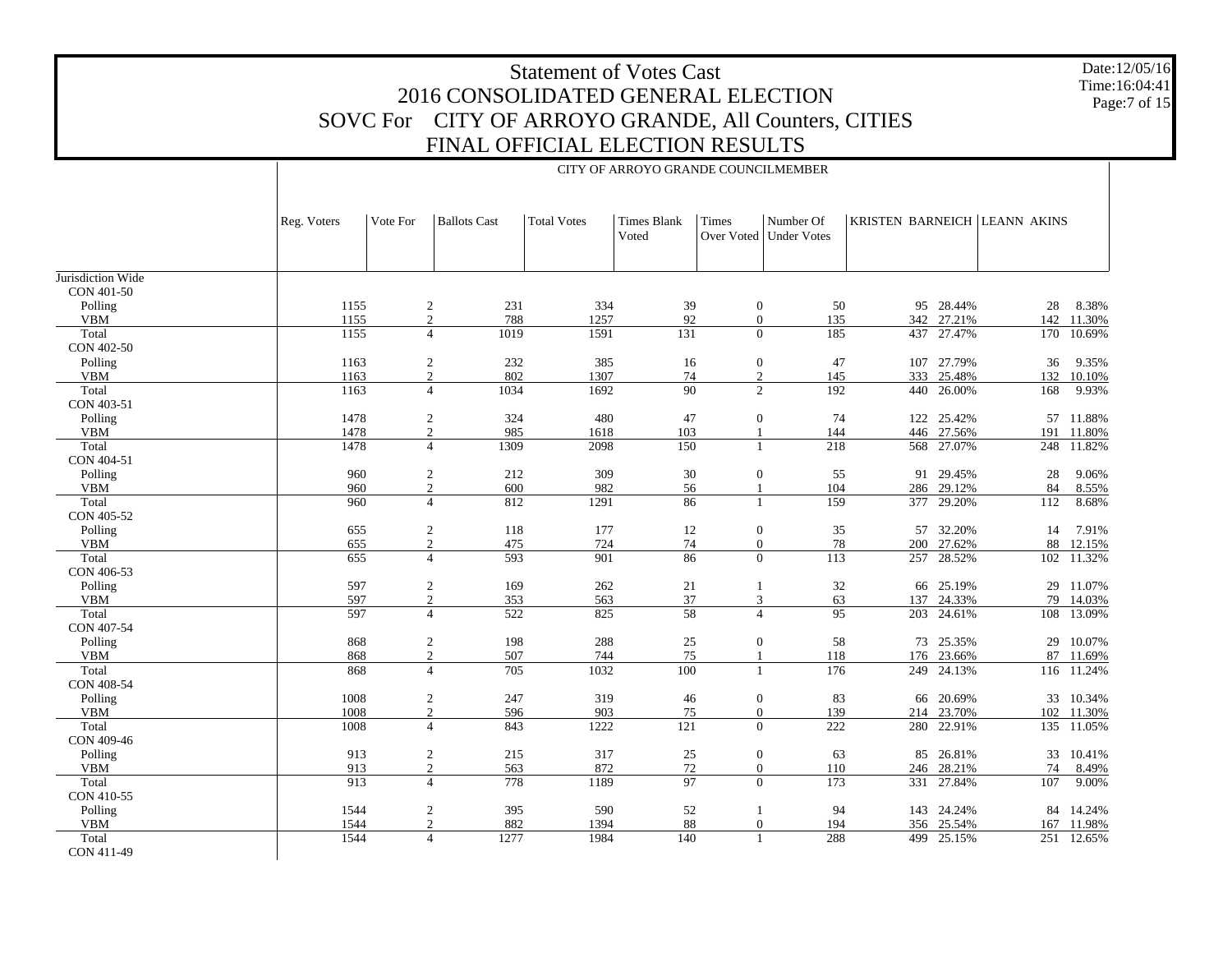Date:12/05/16 Time:16:04:41 Page:8 of 15

|                                              | CITY OF ARROYO GRANDE COUNCILMEMBER |                 |                     |                    |                             |                 |                                       |      |               |                              |             |  |  |
|----------------------------------------------|-------------------------------------|-----------------|---------------------|--------------------|-----------------------------|-----------------|---------------------------------------|------|---------------|------------------------------|-------------|--|--|
|                                              | Reg. Voters                         | Vote For        | <b>Ballots Cast</b> | <b>Total Votes</b> | <b>Times Blank</b><br>Voted | Times           | Number Of<br>Over Voted   Under Votes |      |               | KRISTEN BARNEICH LEANN AKINS |             |  |  |
| Polling                                      | 865                                 | $\overline{2}$  | 217                 | 288                | 43                          | $\overline{1}$  | $\overline{58}$                       |      | $71 - 24.65%$ |                              | 37 12.85%   |  |  |
| <b>VBM</b>                                   | 865                                 | $\overline{c}$  | 470                 | 691                | 61                          | $\mathbf{0}$    | 127                                   |      | 171 24.75%    |                              | 83 12.01%   |  |  |
| Total<br>CON 412-56                          | 865                                 | $\overline{4}$  | 687                 | 979                | 104                         | $\overline{1}$  | 185                                   | 242  | 24.72%        | 120                          | 12.26%      |  |  |
| Polling                                      | 857                                 | $\overline{c}$  | 227                 | 336                | 30                          | $\mathbf{1}$    | 56                                    | 79   | 23.51%        |                              | 48 14.29%   |  |  |
| <b>VBM</b>                                   | 857                                 | $\overline{c}$  | 459                 | 682                | 60                          | $\mathbf{0}$    | 116                                   |      | 147 21.55%    | 109                          | 15.98%      |  |  |
| Total                                        | 857                                 | $\overline{4}$  | 686                 | 1018               | 90                          | $\overline{1}$  | 172                                   | 226  | 22.20%        | 157                          | 15.42%      |  |  |
| Total                                        |                                     |                 |                     |                    |                             |                 |                                       |      |               |                              |             |  |  |
| Polling                                      | 12063                               | 24              | 2785                | 4085               | 386                         | $\overline{4}$  | 705                                   |      | 1055 25.83%   |                              | 456 11.16%  |  |  |
| <b>VBM</b>                                   | 12063                               | 24              | 7480                | 11737              | 867                         | 8               | 1473                                  | 3054 | 26.02%        | 1338                         | 11.40%      |  |  |
| Total                                        | 12063                               | 48              | 10265               | 15822              | 1253                        | 12              | 2178                                  | 4109 | 25.97%        |                              | 1794 11.34% |  |  |
| CONGRESSIONAL<br>24TH CONGRESSIONAL DISTRICT |                                     |                 |                     |                    |                             |                 |                                       |      |               |                              |             |  |  |
| Polling                                      | 12063                               | 24              | 2785                | 4085               | 386                         | $\overline{4}$  | 705                                   |      | 1055 25.83%   |                              | 456 11.16%  |  |  |
| <b>VBM</b>                                   | 12063                               | 24              | 7480                | 11737              | 867                         | $8\phantom{1}$  | 1473                                  | 3054 | 26.02%        | 1338                         | 11.40%      |  |  |
| Total                                        | 12063                               | $\overline{48}$ | 10265               | 15822              | 1253                        | $\overline{12}$ | 2178                                  | 4109 | 25.97%        | 1794                         | 11.34%      |  |  |
| Total                                        |                                     |                 |                     |                    |                             |                 |                                       |      |               |                              |             |  |  |
| Polling                                      | 12063                               | 24              | 2785                | 4085               | 386                         | $\overline{4}$  | 705                                   |      | 1055 25.83%   |                              | 456 11.16%  |  |  |
| <b>VBM</b>                                   | 12063                               | 24              | 7480                | 11737              | 867                         | 8               | 1473                                  | 3054 | 26.02%        | 1338                         | 11.40%      |  |  |
| Total                                        | 12063                               | 48              | 10265               | 15822              | 1253                        | $\overline{12}$ | 2178                                  | 4109 | 25.97%        | 1794                         | 11.34%      |  |  |
| <b>SENATE</b><br>17TH SENATORIAL DISTRICT    |                                     |                 |                     |                    |                             |                 |                                       |      |               |                              |             |  |  |
| Polling                                      | 12063                               | 24              | 2785                | 4085               | 386                         | $\overline{4}$  | 705                                   |      | 1055 25.83%   |                              | 456 11.16%  |  |  |
| <b>VBM</b>                                   | 12063                               | 24              | 7480                | 11737              | 867                         | 8               | 1473                                  | 3054 | 26.02%        | 1338                         | 11.40%      |  |  |
| Total<br>Total                               | 12063                               | 48              | 10265               | 15822              | 1253                        | 12              | 2178                                  | 4109 | 25.97%        | 1794                         | 11.34%      |  |  |
| Polling                                      | 12063                               | 24              | 2785                | 4085               | 386                         | $\overline{4}$  | 705                                   |      | 1055 25.83%   |                              | 456 11.16%  |  |  |
| <b>VBM</b>                                   | 12063                               | 24              | 7480                | 11737              | 867                         | 8               | 1473                                  | 3054 | 26.02%        | 1338                         | 11.40%      |  |  |
| Total                                        | 12063                               | 48              | 10265               | 15822              | 1253                        | 12              | 2178                                  | 4109 | 25.97%        |                              | 1794 11.34% |  |  |
| <b>ASSEMBLY</b><br>35TH ASSEMBLY DISTRICT    |                                     |                 |                     |                    |                             |                 |                                       |      |               |                              |             |  |  |
| Polling                                      | 12063                               | 24              | 2785                | 4085               | 386                         | $\overline{4}$  | 705                                   |      | 1055 25.83%   |                              | 456 11.16%  |  |  |
| <b>VBM</b>                                   | 12063                               | 24              | 7480                | 11737              | 867                         | 8               | 1473                                  | 3054 | 26.02%        | 1338                         | 11.40%      |  |  |
| Total<br>Total                               | 12063                               | 48              | 10265               | 15822              | 1253                        | $\overline{12}$ | 2178                                  | 4109 | 25.97%        | 1794                         | 11.34%      |  |  |
| Polling                                      | 12063                               | 24              | 2785                | 4085               | 386                         | $\overline{4}$  | 705                                   |      | 1055 25.83%   |                              | 456 11.16%  |  |  |
| <b>VBM</b>                                   | 12063                               | 24              | 7480                | 11737              | 867                         | 8               | 1473                                  | 3054 | 26.02%        | 1338                         | 11.40%      |  |  |
| Total                                        | 12063                               | 48              | 10265               | 15822              | 1253                        | $\overline{12}$ | 2178                                  | 4109 | 25.97%        |                              | 1794 11.34% |  |  |
|                                              |                                     |                 |                     |                    |                             |                 |                                       |      |               |                              |             |  |  |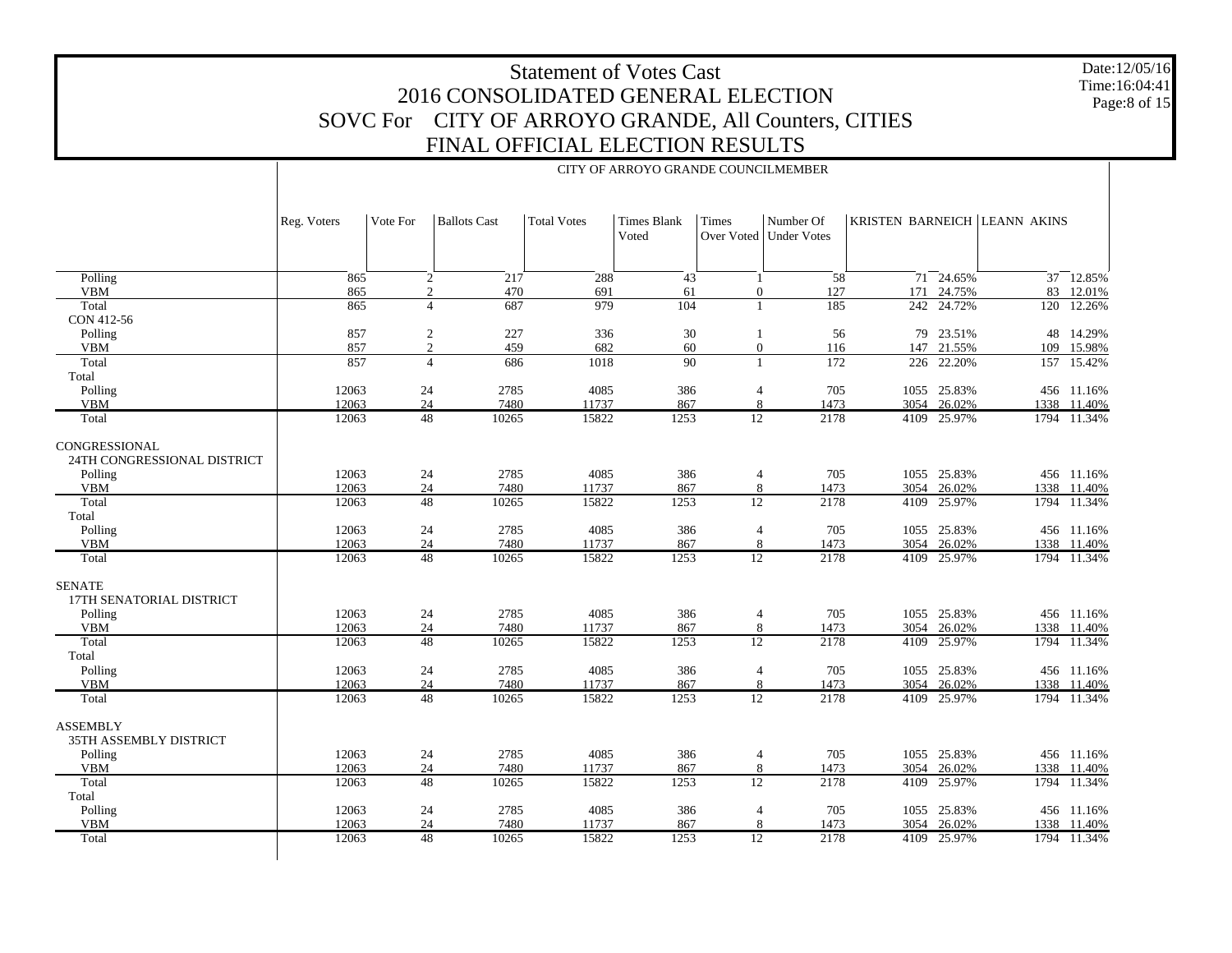|                                                             | <b>Statement of Votes Cast</b><br>2016 CONSOLIDATED GENERAL ELECTION |                                     |                                                      |                    |                             |                     |                                       |      |                            |                              |                           |                 |  |
|-------------------------------------------------------------|----------------------------------------------------------------------|-------------------------------------|------------------------------------------------------|--------------------|-----------------------------|---------------------|---------------------------------------|------|----------------------------|------------------------------|---------------------------|-----------------|--|
|                                                             |                                                                      |                                     |                                                      |                    |                             |                     |                                       |      |                            |                              |                           | Page: $9$ of 15 |  |
|                                                             |                                                                      |                                     | SOVC For CITY OF ARROYO GRANDE, All Counters, CITIES |                    |                             |                     |                                       |      |                            |                              |                           |                 |  |
|                                                             |                                                                      |                                     |                                                      |                    |                             |                     |                                       |      |                            |                              |                           |                 |  |
|                                                             | FINAL OFFICIAL ELECTION RESULTS                                      |                                     |                                                      |                    |                             |                     |                                       |      |                            |                              |                           |                 |  |
|                                                             |                                                                      | CITY OF ARROYO GRANDE COUNCILMEMBER |                                                      |                    |                             |                     |                                       |      |                            |                              |                           |                 |  |
|                                                             |                                                                      |                                     |                                                      |                    |                             |                     |                                       |      |                            |                              |                           |                 |  |
|                                                             | Reg. Voters                                                          | Vote For                            | <b>Ballots Cast</b>                                  | <b>Total Votes</b> | <b>Times Blank</b><br>Voted | <b>Times</b>        | Number Of<br>Over Voted   Under Votes |      |                            | KRISTEN BARNEICH LEANN AKINS |                           |                 |  |
|                                                             |                                                                      |                                     |                                                      |                    |                             |                     |                                       |      |                            |                              |                           |                 |  |
| <b>BOARD OF EQUALIZATION</b><br>STATE BOARD OF EQUAL DIST 2 |                                                                      |                                     |                                                      |                    |                             |                     |                                       |      |                            |                              |                           |                 |  |
| Polling                                                     | 12063                                                                | 24                                  | 2785                                                 | 4085               | 386                         | 4                   | 705                                   |      | 1055 25.83%                |                              | 456 11.16%                |                 |  |
| <b>VBM</b><br>Total                                         | 12063<br>12063                                                       | 24<br>48                            | 7480<br>10265                                        | 11737<br>15822     | 867<br>1253                 | $\,8\,$<br>12       | 1473<br>2178                          |      | 3054 26.02%<br>4109 25.97% |                              | 1338 11.40%               |                 |  |
| Total                                                       |                                                                      |                                     |                                                      |                    |                             |                     |                                       |      |                            |                              | 1794 11.34%               |                 |  |
| Polling                                                     | 12063                                                                | 24                                  | 2785                                                 | 4085               | 386                         | $\overline{4}$      | 705                                   |      | 1055 25.83%                |                              | 456 11.16%                |                 |  |
| <b>VBM</b>                                                  | 12063                                                                | 24                                  | 7480                                                 | 11737              | 867                         | 8                   | 1473                                  | 3054 | 26.02%                     |                              | 1338 11.40%               |                 |  |
| Total                                                       | 12063                                                                | $\overline{48}$                     | 10265                                                | 15822              | 1253                        | $\overline{12}$     | 2178                                  |      | 4109 25.97%                |                              | 1794 11.34%               |                 |  |
| SUPERVISOR/COMMISSIONER<br>4TH SUPERVISORIAL DISTRICT       |                                                                      |                                     |                                                      |                    |                             |                     |                                       |      |                            |                              |                           |                 |  |
| Polling                                                     | 12063                                                                | 24                                  | 2785                                                 | 4085               | 386                         | 4                   | 705                                   |      | 1055 25.83%                |                              | 456 11.16%                |                 |  |
| <b>VBM</b>                                                  | 12063                                                                | 24                                  | 7480                                                 | 11737              | 867                         | 8                   | 1473                                  |      | 3054 26.02%                |                              | 1338 11.40%               |                 |  |
| Total                                                       | 12063                                                                | 48                                  | 10265                                                | 15822              | 1253                        | 12                  | 2178                                  |      | 4109 25.97%                |                              | 1794 11.34%               |                 |  |
| Total                                                       |                                                                      |                                     |                                                      |                    |                             |                     |                                       |      |                            |                              |                           |                 |  |
| Polling<br><b>VBM</b>                                       | 12063<br>12063                                                       | 24<br>24                            | 2785<br>7480                                         | 4085<br>11737      | 386<br>867                  | $\overline{4}$<br>8 | 705<br>1473                           |      | 1055 25.83%<br>3054 26.02% |                              | 456 11.16%<br>1338 11.40% |                 |  |
| Total                                                       | 12063                                                                | 48                                  | 10265                                                | 15822              | 1253                        | $\overline{12}$     | 2178                                  |      | 4109 25.97%                |                              | 1794 11.34%               |                 |  |
|                                                             |                                                                      |                                     |                                                      |                    |                             |                     |                                       |      |                            |                              |                           |                 |  |
| <b>CITIES</b><br><b>CITY OF ARROYO GRANDE</b>               |                                                                      |                                     |                                                      |                    |                             |                     |                                       |      |                            |                              |                           |                 |  |
| Polling                                                     | 12063                                                                | 24                                  | 2785                                                 | 4085               | 386                         | 4                   | 705                                   |      | 1055 25.83%                |                              | 456 11.16%                |                 |  |
| <b>VBM</b>                                                  | 12063                                                                | 24<br>$\overline{48}$               | 7480                                                 | 11737              | 867                         | 8                   | 1473                                  |      | 3054 26.02%                |                              | 1338 11.40%               |                 |  |
| Total<br>Total                                              | 12063                                                                |                                     | 10265                                                | 15822              | 1253                        | 12                  | 2178                                  |      | 4109 25.97%                |                              | 1794 11.34%               |                 |  |
| Polling                                                     | 12063                                                                | 24                                  | 2785                                                 | 4085               | 386                         | $\overline{4}$      | 705                                   |      | 1055 25.83%                |                              | 456 11.16%                |                 |  |
| <b>VBM</b>                                                  | 12063                                                                | 24                                  | 7480                                                 | 11737              | 867                         | 8                   | 1473                                  |      | 3054 26.02%                |                              | 1338 11.40%               |                 |  |
| Total                                                       | 12063                                                                | $\overline{48}$                     | 10265                                                | 15822              | 1253                        | 12                  | 2178                                  |      | 4109 25.97%                |                              | 1794 11.34%               |                 |  |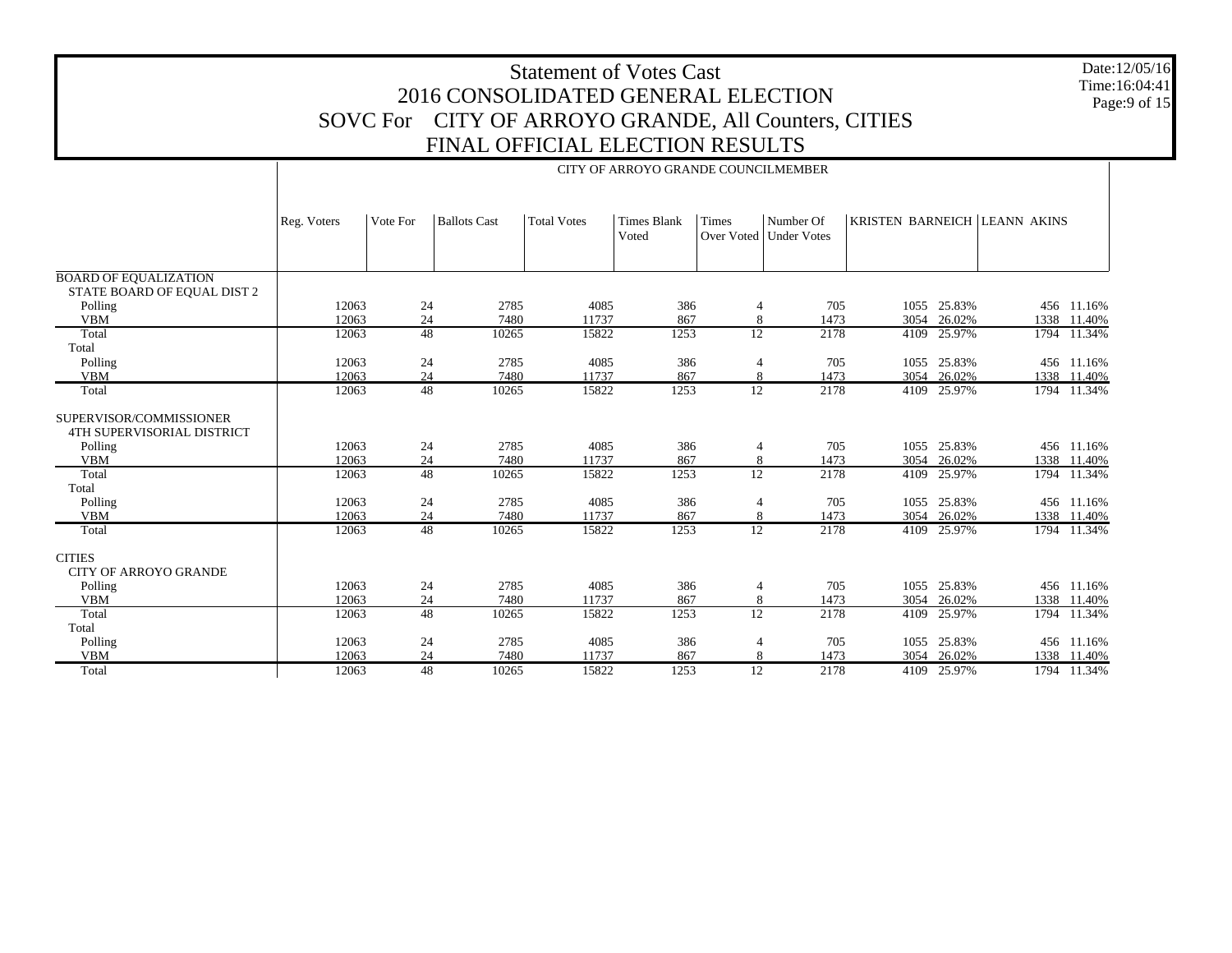Date:12/05/16 Time:16:04:41 Page:10 of 15

|                   | CITY OF ARROYO GRANDE COUNCILMEMBER |            |              |            |                  |            |                  |          |  |  |  |  |
|-------------------|-------------------------------------|------------|--------------|------------|------------------|------------|------------------|----------|--|--|--|--|
|                   | <b>KEN SAGE</b>                     |            | JOHN F. MACK |            | <b>CAREN RAY</b> |            | Write-In Votes   |          |  |  |  |  |
|                   |                                     |            |              |            |                  |            |                  |          |  |  |  |  |
| Jurisdiction Wide |                                     |            |              |            |                  |            |                  |          |  |  |  |  |
| CON 401-50        |                                     |            |              |            |                  |            |                  |          |  |  |  |  |
| Polling           |                                     | 51 15.27%  |              | 55 16.47%  |                  | 104 31.14% | 1                | 0.30%    |  |  |  |  |
| <b>VBM</b>        | 207                                 | 16.47%     | 171          | 13.60%     |                  | 395 31.42% | $\overline{0}$   | $0.00\%$ |  |  |  |  |
| Total             | 258                                 | 16.22%     | 226          | 14.20%     | 499              | 31.36%     | $\mathbf{1}$     | 0.06%    |  |  |  |  |
| CON 402-50        |                                     |            |              |            |                  |            |                  |          |  |  |  |  |
| Polling           |                                     | 70 18.18%  |              | 54 14.03%  | 118              | 30.65%     | $\mathbf{0}$     | 0.00%    |  |  |  |  |
| <b>VBM</b>        |                                     | 232 17.75% |              | 228 17.44% | 379              | 29.00%     | 3                | 0.23%    |  |  |  |  |
| Total             |                                     | 302 17.85% |              | 282 16.67% | 497              | 29.37%     | 3                | 0.18%    |  |  |  |  |
| CON 403-51        |                                     |            |              |            |                  |            |                  |          |  |  |  |  |
| Polling           |                                     | 67 13.96%  |              | 78 16.25%  |                  | 156 32.50% | $\mathbf{0}$     | 0.00%    |  |  |  |  |
| <b>VBM</b>        | 198                                 | 12.24%     |              | 286 17.68% | 495              | 30.59%     | 2                | 0.12%    |  |  |  |  |
| Total             | 265                                 | 12.63%     |              | 364 17.35% | 651              | 31.03%     | 2                | 0.10%    |  |  |  |  |
| CON 404-51        |                                     |            |              |            |                  |            |                  |          |  |  |  |  |
| Polling           |                                     | 44 14.24%  |              | 34 11.00%  |                  | 110 35.60% | 2                | 0.65%    |  |  |  |  |
| <b>VBM</b>        |                                     | 142 14.46% |              | 150 15.27% | 320              | 32.59%     | $\overline{0}$   | 0.00%    |  |  |  |  |
| Total             |                                     | 186 14.41% | 184          | 14.25%     | 430              | 33.31%     | $\overline{c}$   | 0.15%    |  |  |  |  |
| CON 405-52        |                                     |            |              |            |                  |            |                  |          |  |  |  |  |
| Polling           |                                     | 19 10.73%  |              | 28 15.82%  |                  | 59 33.33%  | $\mathbf{0}$     | 0.00%    |  |  |  |  |
| <b>VBM</b>        |                                     | 115 15.88% |              | 102 14.09% |                  | 216 29.83% | 3                | 0.41%    |  |  |  |  |
| Total             | 134                                 | 14.87%     | 130          | 14.43%     | 275              | 30.52%     | 3                | 0.33%    |  |  |  |  |
| CON 406-53        |                                     |            |              |            |                  |            |                  |          |  |  |  |  |
| Polling           |                                     | 44 16.79%  |              | 43 16.41%  |                  | 80 30.53%  | $\mathbf{0}$     | 0.00%    |  |  |  |  |
| VBM               | 81                                  | 14.39%     |              | 91 16.16%  | 174              | 30.91%     | 1                | 0.18%    |  |  |  |  |
| Total             | 125                                 | 15.15%     | 134          | 16.24%     | 254              | 30.79%     | $\mathbf{1}$     | 0.12%    |  |  |  |  |
| CON 407-54        |                                     |            |              |            |                  |            |                  |          |  |  |  |  |
| Polling           |                                     | 49 17.01%  |              | 30 10.42%  |                  | 107 37.15% | $\Omega$         | 0.00%    |  |  |  |  |
| VBM               | 101                                 | 13.58%     |              | 133 17.88% |                  | 246 33.06% | $\mathbf{1}$     | 0.13%    |  |  |  |  |
| Total             | 150                                 | 14.53%     |              | 163 15.79% |                  | 353 34.21% | $\mathbf{1}$     | 0.10%    |  |  |  |  |
| CON 408-54        |                                     |            |              |            |                  |            |                  |          |  |  |  |  |
| Polling           |                                     | 58 18.18%  |              | 59 18.50%  |                  | 103 32.29% | $\boldsymbol{0}$ | 0.00%    |  |  |  |  |
| <b>VBM</b>        | 163                                 | 18.05%     | 150          | 16.61%     | 272              | 30.12%     | $\overline{c}$   | 0.22%    |  |  |  |  |
| Total             | 221                                 | 18.09%     |              | 209 17.10% | 375              | 30.69%     | $\overline{c}$   | 0.16%    |  |  |  |  |
| CON 409-46        |                                     |            |              |            |                  |            |                  |          |  |  |  |  |
| Polling           |                                     | 50 15.77%  |              | 51 16.09%  |                  | 98 30.91%  | $\mathbf{0}$     | 0.00%    |  |  |  |  |
| VBM               |                                     | 132 15.14% | 124          | 14.22%     | 294              | 33.72%     | $\overline{c}$   | 0.23%    |  |  |  |  |
| Total             |                                     | 182 15.31% |              | 175 14.72% |                  | 392 32.97% | $\overline{2}$   | 0.17%    |  |  |  |  |
| CON 410-55        |                                     |            |              |            |                  |            |                  |          |  |  |  |  |
| Polling           |                                     | 94 15.93%  |              | 79 13.39%  |                  | 188 31.86% | 2                | 0.34%    |  |  |  |  |
| VBM               |                                     | 188 13.49% |              | 218 15.64% | 463              | 33.21%     | 2                | 0.14%    |  |  |  |  |
| Total             |                                     | 282 14.21% | 297          | 14.97%     | 651              | 32.81%     | $\overline{4}$   | 0.20%    |  |  |  |  |
| CON 411-49        |                                     |            |              |            |                  |            |                  |          |  |  |  |  |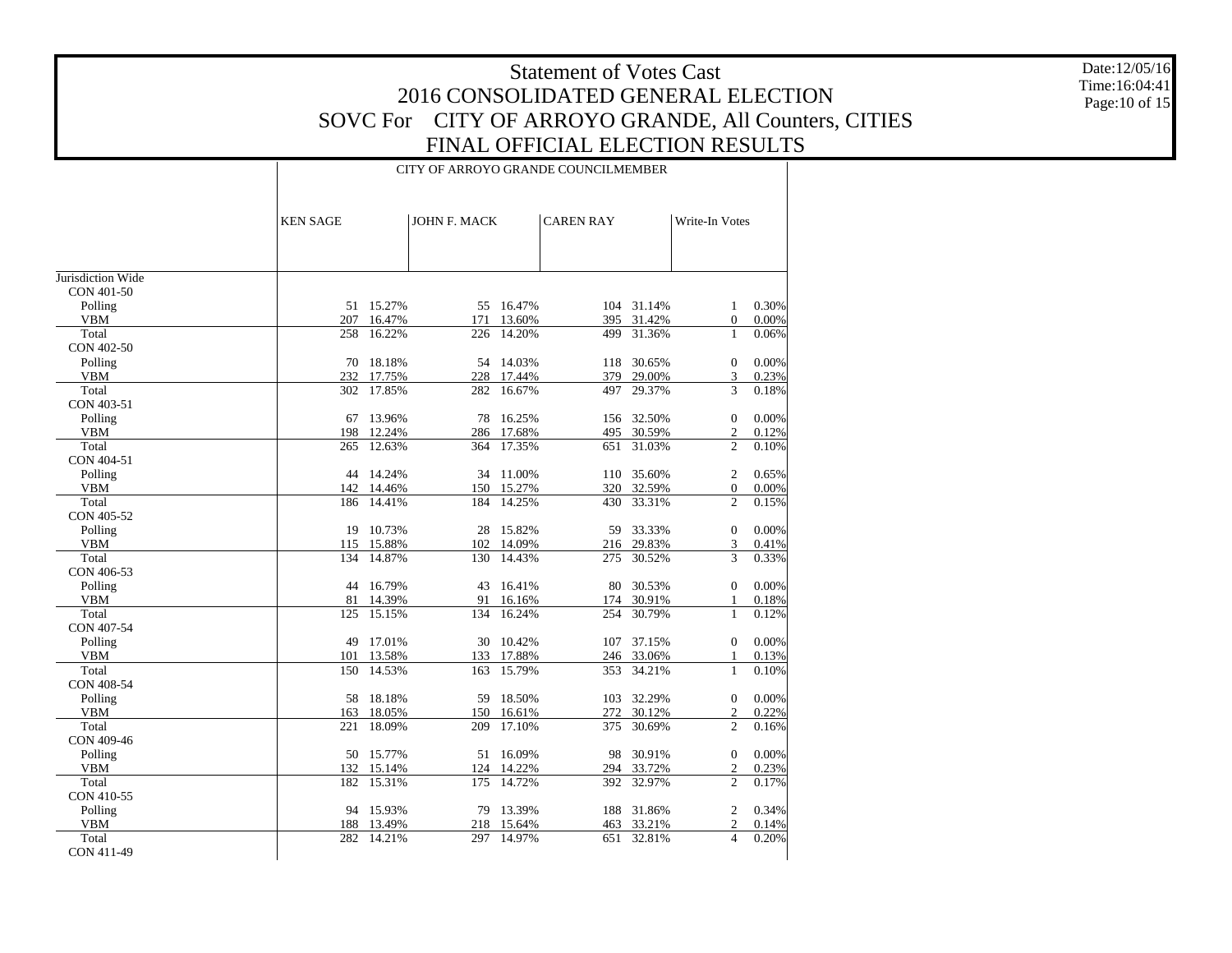Date:12/05/16 Time:16:04:41 Page:11 of 15

#### CITY OF ARROYO GRANDE COUNCILMEMBER

|                                              | <b>KEN SAGE</b> |                  | <b>JOHN F. MACK</b> |                      | <b>CAREN RAY</b> |                  | Write-In Votes |                |
|----------------------------------------------|-----------------|------------------|---------------------|----------------------|------------------|------------------|----------------|----------------|
|                                              |                 |                  |                     |                      |                  |                  |                |                |
| Polling                                      |                 | $45 - 15.63%$    |                     | $44$ 15.28%          |                  | $91 - 31.60\%$   | $\theta$       | 0.00%          |
| <b>VBM</b>                                   | 129             | 18.67%           |                     | 103 14.91%           | 205              | 29.67%           | $\overline{0}$ | 0.00%          |
| Total                                        | 174             | 17.77%           | 147                 | 15.02%               | 296              | 30.23%           | $\Omega$       | 0.00%          |
| CON 412-56                                   |                 |                  |                     |                      |                  |                  |                |                |
| Polling                                      |                 | 53 15.77%        |                     | 50 14.88%            |                  | 106 31.55%       | $\mathbf{0}$   | 0.00%          |
| <b>VBM</b><br>Total                          | 120<br>173      | 17.60%<br>16.99% | 169                 | 119 17.45%<br>16.60% | 184<br>290       | 26.98%<br>28.49% | 3<br>3         | 0.44%<br>0.29% |
| Total                                        |                 |                  |                     |                      |                  |                  |                |                |
| Polling                                      | 644             | 15.76%           | 605                 | 14.81%               |                  | 1320 32.31%      | 5              | 0.12%          |
| <b>VBM</b>                                   | 1808            | 15.40%           |                     | 1875 15.98%          | 3643             | 31.04%           | 19             | 0.16%          |
| Total                                        |                 | 2452 15.50%      |                     | 2480 15.67%          |                  | 4963 31.37%      | 24             | 0.15%          |
| CONGRESSIONAL<br>24TH CONGRESSIONAL DISTRICT |                 |                  |                     |                      |                  |                  |                |                |
| Polling                                      |                 | 644 15.76%       |                     | 605 14.81%           |                  | 1320 32.31%      | 5              | 0.12%          |
| <b>VBM</b>                                   |                 | 1808 15.40%      |                     | 1875 15.98%          |                  | 3643 31.04%      | 19             | 0.16%          |
| Total                                        |                 | 2452 15.50%      | 2480                | 15.67%               |                  | 4963 31.37%      | 24             | 0.15%          |
| Total                                        |                 |                  |                     |                      |                  |                  |                |                |
| Polling                                      |                 | 644 15.76%       |                     | 605 14.81%           |                  | 1320 32.31%      | 5              | 0.12%          |
| <b>VBM</b>                                   | 1808            | 15.40%           | 1875                | 15.98%               | 3643             | 31.04%           | 19             | 0.16%          |
| Total                                        | 2452            | 15.50%           | 2480                | 15.67%               | 4963             | 31.37%           | 24             | 0.15%          |
| <b>SENATE</b><br>17TH SENATORIAL DISTRICT    |                 |                  |                     |                      |                  |                  |                |                |
| Polling                                      |                 | 644 15.76%       |                     | 605 14.81%           |                  | 1320 32.31%      | 5              | 0.12%          |
| <b>VBM</b><br>Total                          |                 | 1808 15.40%      |                     | 1875 15.98%          |                  | 3643 31.04%      | 19             | 0.16%          |
|                                              | 2452            | 15.50%           | 2480                | 15.67%               | 4963             | 31.37%           | 24             | 0.15%          |
| Total<br>Polling                             |                 | 644 15.76%       |                     | 605 14.81%           |                  | 1320 32.31%      | 5              | 0.12%          |
| <b>VBM</b>                                   |                 | 1808 15.40%      | 1875                | 15.98%               | 3643             | 31.04%           | 19             | 0.16%          |
| Total                                        |                 | 2452 15.50%      | 2480                | 15.67%               | 4963             | 31.37%           | 24             | 0.15%          |
| <b>ASSEMBLY</b><br>35TH ASSEMBLY DISTRICT    |                 |                  |                     |                      |                  |                  |                |                |
| Polling                                      |                 | 644 15.76%       |                     | 605 14.81%           |                  | 1320 32.31%      | 5              | 0.12%          |
| VBM                                          |                 | 1808 15.40%      |                     | 1875 15.98%          |                  | 3643 31.04%      | 19             | 0.16%          |
| Total                                        | 2452            | 15.50%           | 2480                | 15.67%               | 4963             | 31.37%           | 24             | 0.15%          |
| Total                                        |                 |                  |                     |                      |                  |                  |                |                |
| Polling                                      |                 | 644 15.76%       | 605                 | 14.81%               |                  | 1320 32.31%      | 5              | 0.12%          |
| <b>VBM</b>                                   | 1808            | 15.40%           | 1875                | 15.98%               |                  | 3643 31.04%      | 19             | 0.16%          |
| Total                                        | 2452            | 15.50%           | 2480                | 15.67%               | 4963             | 31.37%           | 24             | 0.15%          |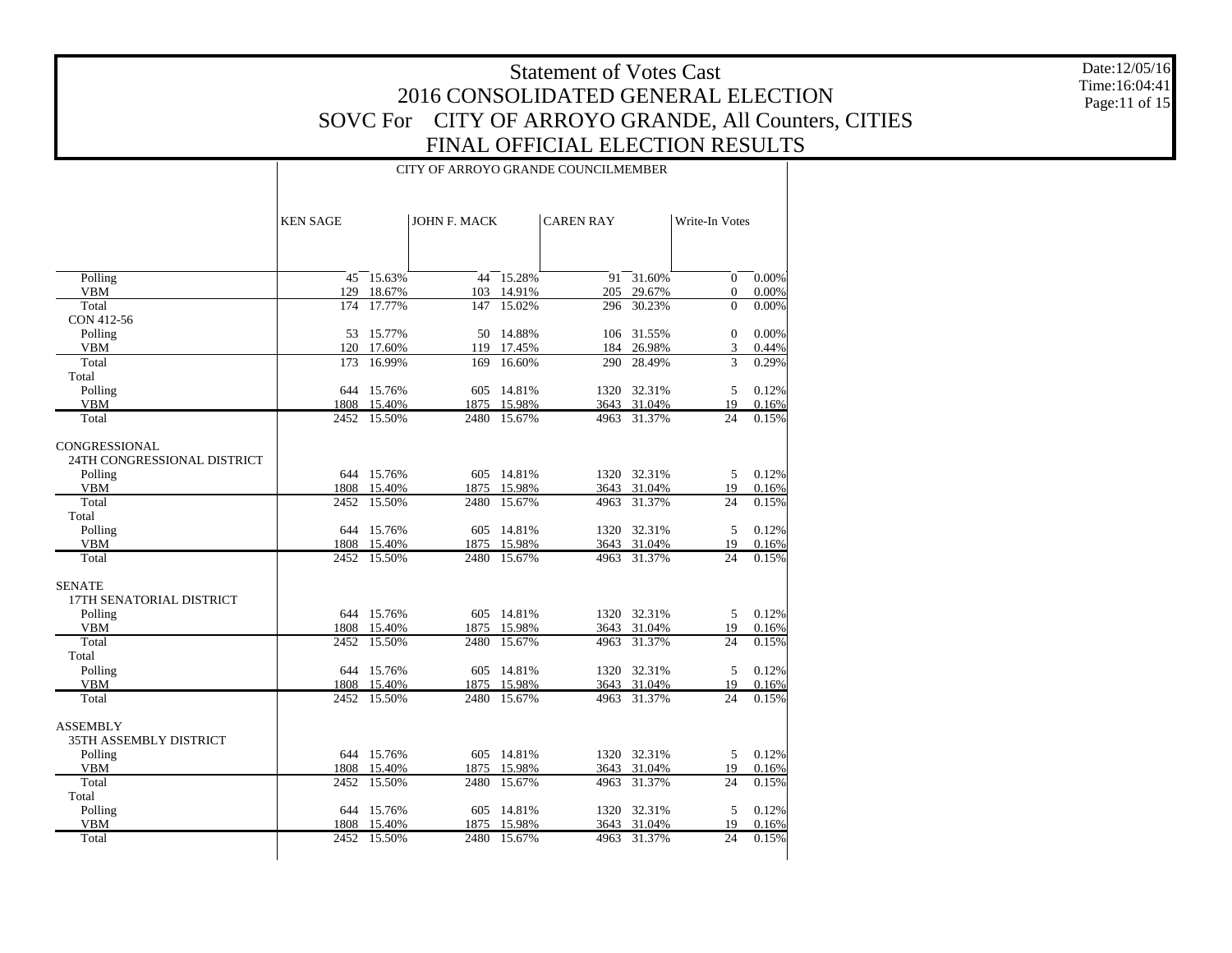Date:12/05/16 Time:16:04:41 Page:12 of 15

|                                                       | CITY OF ARROYO GRANDE COUNCILMEMBER |                       |              |                       |                  |                            |                |                |  |  |  |  |  |
|-------------------------------------------------------|-------------------------------------|-----------------------|--------------|-----------------------|------------------|----------------------------|----------------|----------------|--|--|--|--|--|
|                                                       | <b>KEN SAGE</b>                     |                       | JOHN F. MACK |                       | <b>CAREN RAY</b> |                            | Write-In Votes |                |  |  |  |  |  |
|                                                       |                                     |                       |              |                       |                  |                            |                |                |  |  |  |  |  |
| <b>BOARD OF EQUALIZATION</b>                          |                                     |                       |              |                       |                  |                            |                |                |  |  |  |  |  |
| STATE BOARD OF EQUAL DIST 2                           |                                     |                       |              |                       |                  |                            |                |                |  |  |  |  |  |
| Polling<br><b>VBM</b>                                 |                                     | 644 15.76%            |              | 605 14.81%            |                  | 1320 32.31%                | 5<br>19        | 0.12%          |  |  |  |  |  |
| Total                                                 | 1808                                | 15.40%<br>2452 15.50% | 1875         | 15.98%<br>2480 15.67% |                  | 3643 31.04%<br>4963 31.37% | 24             | 0.16%<br>0.15% |  |  |  |  |  |
| Total                                                 |                                     |                       |              |                       |                  |                            |                |                |  |  |  |  |  |
| Polling                                               |                                     | 644 15.76%            | 605          | 14.81%                |                  | 1320 32.31%                | 5              | 0.12%          |  |  |  |  |  |
| <b>VBM</b>                                            | 1808                                | 15.40%                | 1875         | 15.98%                |                  | 3643 31.04%                | 19             | 0.16%          |  |  |  |  |  |
| Total                                                 |                                     | 2452 15.50%           | 2480         | 15.67%                |                  | 4963 31.37%                | 24             | 0.15%          |  |  |  |  |  |
|                                                       |                                     |                       |              |                       |                  |                            |                |                |  |  |  |  |  |
| SUPERVISOR/COMMISSIONER<br>4TH SUPERVISORIAL DISTRICT |                                     |                       |              |                       |                  |                            |                |                |  |  |  |  |  |
| Polling                                               |                                     | 644 15.76%            | 605          | 14.81%                |                  | 1320 32.31%                | 5              | 0.12%          |  |  |  |  |  |
| <b>VBM</b>                                            |                                     | 1808 15.40%           | 1875         | 15.98%                |                  | 3643 31.04%                | 19             | 0.16%          |  |  |  |  |  |
| Total                                                 |                                     | 2452 15.50%           | 2480         | 15.67%                |                  | 4963 31.37%                | 24             | 0.15%          |  |  |  |  |  |
| Total                                                 |                                     |                       |              |                       |                  |                            |                |                |  |  |  |  |  |
| Polling                                               |                                     | 644 15.76%            | 605          | 14.81%                |                  | 1320 32.31%                | 5              | 0.12%          |  |  |  |  |  |
| <b>VBM</b>                                            | 1808                                | 15.40%                | 1875         | 15.98%                |                  | 3643 31.04%                | 19             | 0.16%          |  |  |  |  |  |
| Total                                                 |                                     | 2452 15.50%           | 2480         | 15.67%                |                  | 4963 31.37%                | 24             | 0.15%          |  |  |  |  |  |
| <b>CITIES</b>                                         |                                     |                       |              |                       |                  |                            |                |                |  |  |  |  |  |
| <b>CITY OF ARROYO GRANDE</b>                          |                                     |                       |              |                       |                  |                            |                |                |  |  |  |  |  |
| Polling                                               |                                     | 644 15.76%            |              | 605 14.81%            |                  | 1320 32.31%                | 5              | 0.12%          |  |  |  |  |  |
| <b>VBM</b>                                            |                                     | 1808 15.40%           | 1875         | 15.98%                |                  | 3643 31.04%                | 19             | 0.16%          |  |  |  |  |  |
| Total                                                 |                                     | 2452 15.50%           | 2480         | 15.67%                |                  | 4963 31.37%                | 24             | 0.15%          |  |  |  |  |  |
| Total                                                 |                                     |                       |              |                       |                  |                            |                |                |  |  |  |  |  |
| Polling                                               |                                     | 644 15.76%            | 605          | 14.81%                |                  | 1320 32.31%                | 5              | 0.12%          |  |  |  |  |  |
| <b>VBM</b>                                            | 1808                                | 15.40%                | 1875         | 15.98%                |                  | 3643 31.04%                | 19             | 0.16%          |  |  |  |  |  |
| Total                                                 | 2452                                | 15.50%                | 2480         | 15.67%                | 4963             | 31.37%                     | 24             | 0.15%          |  |  |  |  |  |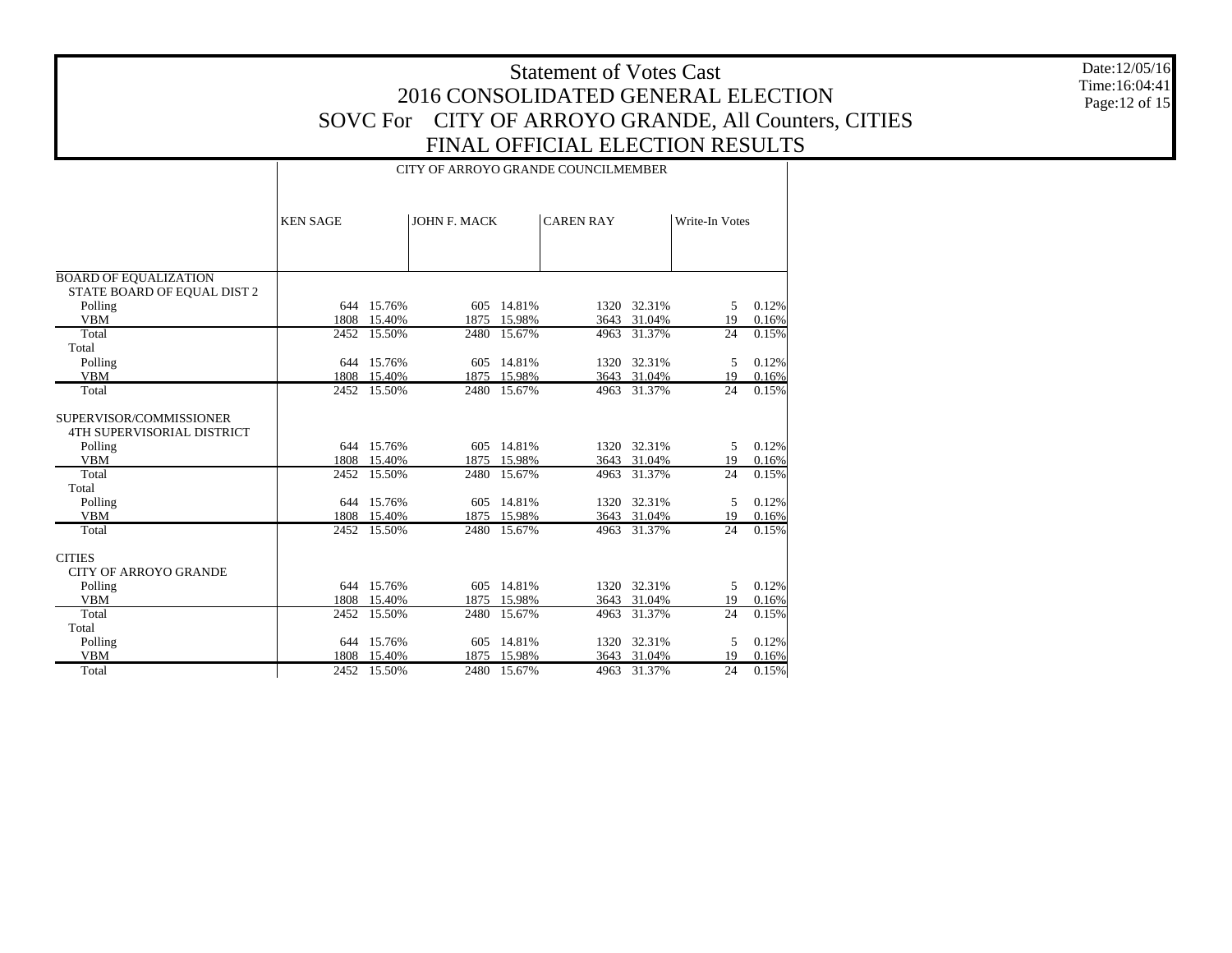Date:12/05/16 Time:16:04:41 Page:13 of 15

|                                 | E-16 CITY OF ARROYO GRANDE WATER (50%+1) |              |                        |                    |                            |               |                                             |                                           |                      |     |                      |
|---------------------------------|------------------------------------------|--------------|------------------------|--------------------|----------------------------|---------------|---------------------------------------------|-------------------------------------------|----------------------|-----|----------------------|
|                                 | Reg. Voters                              | Vote For     | <b>Ballots Cast</b>    | <b>Total Votes</b> | Times Blank Times<br>Voted | Over<br>Voted | Number   YES<br><b>Of</b><br>Under<br>Votes |                                           |                      | NO  |                      |
| Jurisdiction Wide<br>CON 401-50 |                                          |              |                        |                    |                            |               |                                             |                                           |                      |     |                      |
| Polling                         | 1155                                     | 1            | 231                    | 214                | 17                         |               | $\boldsymbol{0}$                            | $\boldsymbol{0}$                          | 189 88.32%           |     | 25 11.68%            |
| <b>VBM</b>                      | 1155                                     |              | 788                    | 735                | 53                         |               | $\mathbf{0}$                                | $\overline{0}$<br>655                     | 89.12%               | 80  | 10.88%               |
| Total                           | 1155                                     |              | $\mathbf{2}$<br>1019   | 949                | $\overline{70}$            |               | $\overline{0}$                              | $\overline{0}$<br>844                     | 88.94%               | 105 | 11.06%               |
| CON 402-50                      |                                          |              |                        |                    |                            |               |                                             |                                           |                      |     |                      |
| Polling                         | 1163                                     | 1            | 232                    | 219                | 13                         |               | $\boldsymbol{0}$                            | $\boldsymbol{0}$                          | 182 83.11%           |     | 37 16.89%            |
| <b>VBM</b>                      | 1163                                     |              | 802                    | 758                | 44                         |               | $\mathbf{0}$                                | $\mathbf{0}$<br>673                       | 88.79%               | 85  | 11.21%               |
| Total                           | 1163                                     |              | $\overline{2}$<br>1034 | 977                | $\overline{57}$            |               | $\mathbf{0}$                                | $\mathbf{0}$                              | 855 87.51%           | 122 | 12.49%               |
| CON 403-51                      |                                          |              |                        |                    |                            |               |                                             |                                           |                      |     |                      |
| Polling                         | 1478                                     | 1            | 324                    | 304                | 20                         |               | $\boldsymbol{0}$                            | $\boldsymbol{0}$                          | 253 83.22%           |     | 51 16.78%            |
| <b>VBM</b>                      | 1478                                     |              | 985                    | 934                | 51                         |               | $\mathbf{0}$                                | $\mathbf{0}$                              | 814 87.15%           | 120 | 12.85%               |
| Total                           | 1478                                     |              | $\overline{2}$<br>1309 | 1238               | 71                         |               | $\mathbf{0}$                                | $\mathbf{0}$<br>1067                      | 86.19%               |     | 171 13.81%           |
| CON 404-51                      |                                          |              |                        |                    |                            |               |                                             |                                           |                      |     |                      |
| Polling<br><b>VBM</b>           | 960<br>960                               | -1           | 212<br>600             | 194<br>565         | 18<br>35                   |               | $\boldsymbol{0}$<br>$\mathbf{0}$            | $\boldsymbol{0}$<br>$\overline{0}$<br>483 | 159 81.96%<br>85.49% | 82  | 35 18.04%            |
| Total                           | 960                                      |              | $\overline{2}$<br>812  | 759                | $\overline{53}$            |               | $\mathbf{0}$                                | $\overline{0}$<br>642                     | 84.58%               |     | 14.51%<br>117 15.42% |
| CON 405-52                      |                                          |              |                        |                    |                            |               |                                             |                                           |                      |     |                      |
| Polling                         | 655                                      | 1            | 118                    | 108                | $10\,$                     |               | $\boldsymbol{0}$                            | $\boldsymbol{0}$                          | 86 79.63%            |     | 22 20.37%            |
| <b>VBM</b>                      | 655                                      | $\mathbf{1}$ | 475                    | 440                | 35                         |               | $\boldsymbol{0}$                            | $\boldsymbol{0}$<br>395                   | 89.77%               | 45  | 10.23%               |
| Total                           | 655                                      |              | $\overline{2}$<br>593  | 548                | 45                         |               | $\overline{0}$                              | $\overline{0}$<br>481                     | 87.77%               |     | 67 12.23%            |
| CON 406-53                      |                                          |              |                        |                    |                            |               |                                             |                                           |                      |     |                      |
| Polling                         | 597                                      | $\mathbf{1}$ | 169                    | 160                | 9                          |               | $\boldsymbol{0}$                            | $\boldsymbol{0}$                          | 132 82.50%           |     | 28 17.50%            |
| <b>VBM</b>                      | 597                                      | $\mathbf{1}$ | 353                    | 332                | $21\,$                     |               | $\boldsymbol{0}$                            | $\boldsymbol{0}$<br>282                   | 84.94%               |     | 50 15.06%            |
| Total                           | 597                                      |              | $\mathbf{2}$<br>522    | 492                | $\overline{30}$            |               | $\mathbf{0}$                                | $\overline{0}$                            | 414 84.15%           |     | 78 15.85%            |
| CON 407-54                      |                                          |              |                        |                    |                            |               |                                             |                                           |                      |     |                      |
| Polling                         | 868                                      |              | 198                    | 182                | 16                         |               | $\boldsymbol{0}$                            | $\mathbf{0}$                              | 152 83.52%           |     | 30 16.48%            |
| <b>VBM</b>                      | 868                                      |              | 507                    | 472                | 35                         |               | $\mathbf{0}$                                | $\mathbf{0}$<br>428                       | 90.68%               | 44  | 9.32%                |
| Total                           | 868                                      |              | $\overline{2}$<br>705  | 654                | $\overline{51}$            |               | $\mathbf{0}$                                | $\overline{0}$                            | 580 88.69%           |     | 74 11.31%            |
| CON 408-54                      |                                          |              |                        |                    |                            |               |                                             |                                           |                      |     |                      |
| Polling                         | 1008                                     |              | 247                    | 225                | $22\,$                     |               | $\boldsymbol{0}$                            | $\boldsymbol{0}$                          | 192 85.33%           |     | 33 14.67%            |
| <b>VBM</b>                      | 1008                                     |              | 596                    | 547                | 49                         |               | $\mathbf{0}$                                | $\overline{0}$<br>468                     | 85.56%               | 79  | 14.44%               |
| Total<br>CON 409-46             | 1008                                     |              | $\overline{2}$<br>843  | 772                | $\overline{71}$            |               | $\mathbf{0}$                                | $\overline{0}$<br>660                     | 85.49%               |     | 112 14.51%           |
| Polling                         | 913                                      | 1            | 215                    | 200                | 15                         |               | $\boldsymbol{0}$                            | $\boldsymbol{0}$                          | 167 83.50%           |     | 33 16.50%            |
| ${\bf VBM}$                     | 913                                      |              | 563                    | 509                | 54                         |               | $\boldsymbol{0}$                            | $\boldsymbol{0}$                          | 426 83.69%           | 83  | 16.31%               |
| Total                           | 913                                      |              | $\overline{2}$<br>778  | 709                | 69                         |               | $\theta$                                    | $\Omega$<br>593                           | 83.64%               | 116 | 16.36%               |
| CON 410-55                      |                                          |              |                        |                    |                            |               |                                             |                                           |                      |     |                      |
| Polling                         | 1544                                     |              | 395                    | 372                | 23                         |               | $\boldsymbol{0}$                            | $\mathbf{0}$                              | 325 87.37%           |     | 47 12.63%            |
| ${\bf VBM}$                     | 1544                                     |              | 882                    | 825                | 57                         |               | $\mathbf{0}$                                | $\boldsymbol{0}$                          | 726 88.00%           | 99  | 12.00%               |
| Total<br>CON 411-49             | 1544                                     |              | $\overline{2}$<br>1277 | 1197               | 80                         |               | $\overline{0}$                              | $\overline{0}$<br>1051                    | 87.80%               | 146 | 12.20%               |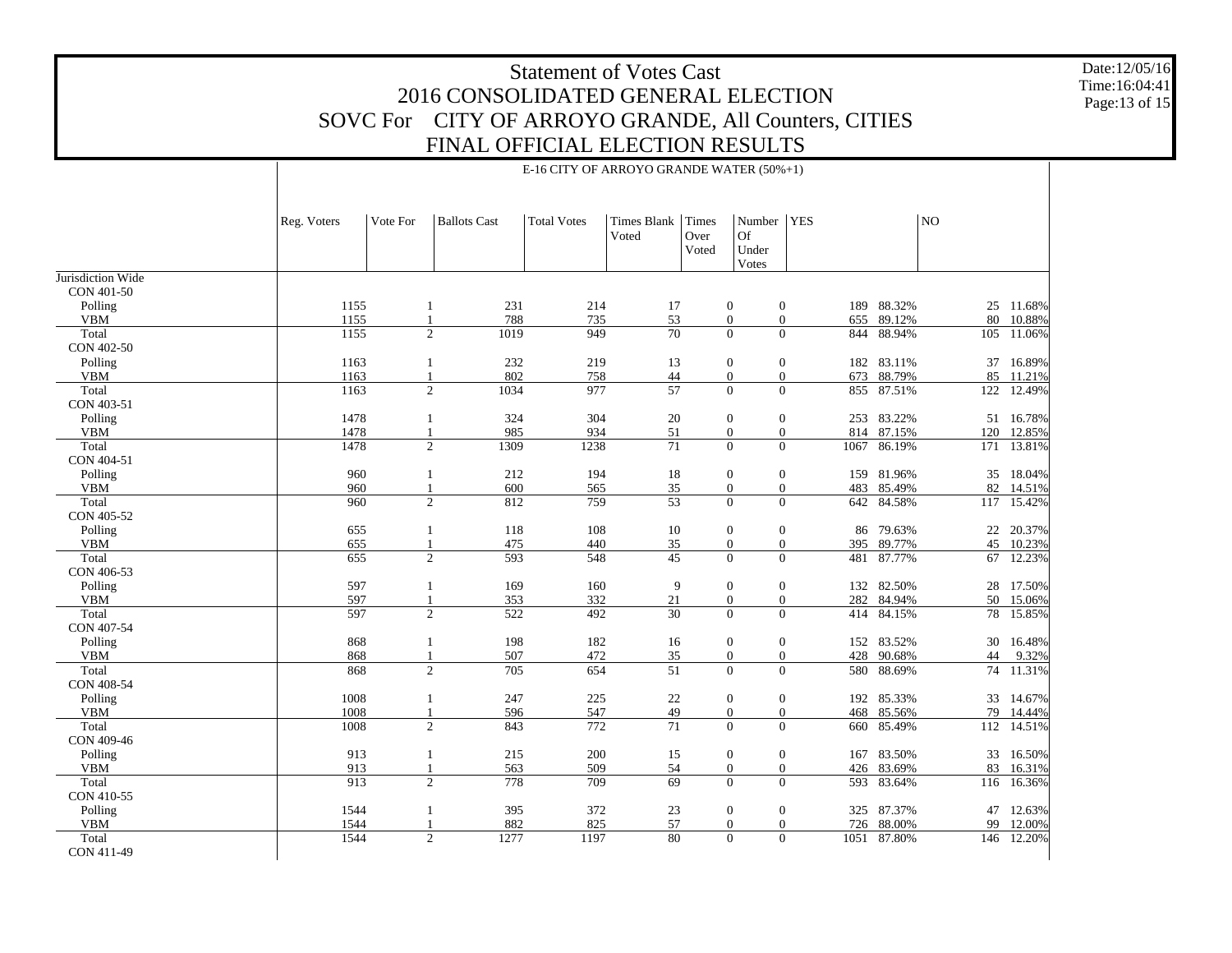Date:12/05/16 Time:16:04:41 Page:14 of 15

|                                                  | Reg. Voters    | Vote For                       | <b>Ballots Cast</b> | <b>Total Votes</b> | Times Blank<br>Voted | <b>Times</b><br>Over<br>Voted | Number   YES<br><b>Of</b><br>Under<br>Votes                          |              |                  | NO        |                      |
|--------------------------------------------------|----------------|--------------------------------|---------------------|--------------------|----------------------|-------------------------------|----------------------------------------------------------------------|--------------|------------------|-----------|----------------------|
| Polling                                          | 865            | 1                              | $\sqrt{217}$        | $\overline{193}$   | 24                   |                               | $\mathbf{0}$<br>$\mathbf{0}$                                         |              | 157 81.35%       |           | 36 18.65%            |
| <b>VBM</b><br>Total                              | 865<br>865     | $\mathbf{1}$<br>$\overline{2}$ | 470<br>687          | 432<br>625         | 38<br>62             |                               | $\boldsymbol{0}$<br>$\mathbf{0}$<br>$\overline{0}$<br>$\overline{0}$ | 365<br>522   | 84.49%<br>83.52% | 67<br>103 | 15.51%<br>16.48%     |
| CON 412-56                                       |                |                                |                     |                    |                      |                               |                                                                      |              |                  |           |                      |
| Polling                                          | 857            | $\mathbf{1}$                   | 227                 | 202                | $25\,$               |                               | $\mathbf{0}$<br>$\overline{0}$                                       |              | 169 83.66%       |           | 33 16.34%            |
| <b>VBM</b>                                       | 857            | $\mathbf{1}$                   | 459                 | 428                | 30                   |                               | $\boldsymbol{0}$                                                     | 375          | 87.62%           | 53        | 12.38%               |
| Total                                            | 857            | 2                              | 686                 | 630                | $\overline{55}$      | $\mathbf{1}$                  | $\theta$                                                             | 544          | 86.35%           | 86        | 13.65%               |
| Total                                            |                |                                |                     |                    |                      |                               |                                                                      |              |                  |           |                      |
| Polling                                          | 12063          | 12                             | 2785                | 2573               | 212                  |                               | $\boldsymbol{0}$<br>$\boldsymbol{0}$                                 |              | 2163 84.07%      |           | 410 15.93%           |
| <b>VBM</b>                                       | 12063          | 12                             | 7480                | 6977               | 502                  |                               | $\mathbf{0}$                                                         | 6090         | 87.29%           | 887       | 12.71%               |
| Total                                            | 12063          | 24                             | 10265               | 9550               | 714                  | $\mathbf{1}$                  | $\overline{0}$                                                       | 8253         | 86.42%           | 1297      | 13.58%               |
| CONGRESSIONAL<br>24TH CONGRESSIONAL DISTRICT     |                |                                |                     |                    |                      |                               |                                                                      |              |                  |           |                      |
| Polling                                          | 12063          | 12                             | 2785                | 2573               | 212                  |                               | $\mathbf{0}$<br>$\boldsymbol{0}$                                     | 2163         | 84.07%           |           | 410 15.93%           |
| <b>VBM</b>                                       | 12063          | 12                             | 7480                | 6977               | 502                  | $\overline{1}$                | $\boldsymbol{0}$                                                     | 6090         | 87.29%           | 887       | 12.71%               |
| Total                                            | 12063          | $\overline{24}$                | 10265               | 9550               | 714                  | $\mathbf{1}$                  | $\Omega$                                                             | 8253         | 86.42%           | 1297      | 13.58%               |
| Total                                            | 12063          |                                | 2785                |                    |                      |                               |                                                                      |              | 84.07%           | 410       |                      |
| Polling<br><b>VBM</b>                            | 12063          | 12<br>12                       | 7480                | 2573<br>6977       | 212<br>502           |                               | $\boldsymbol{0}$<br>$\boldsymbol{0}$<br>$\Omega$                     | 2163<br>6090 | 87.29%           | 887       | 15.93%<br>12.71%     |
| Total                                            | 12063          | 24                             | 10265               | 9550               | 714                  |                               | $\overline{0}$<br>1                                                  | 8253         | 86.42%           | 1297      | 13.58%               |
|                                                  |                |                                |                     |                    |                      |                               |                                                                      |              |                  |           |                      |
| <b>SENATE</b><br>17TH SENATORIAL DISTRICT        |                |                                |                     |                    |                      |                               |                                                                      |              |                  |           |                      |
| Polling<br><b>VBM</b>                            | 12063<br>12063 | 12<br>12                       | 2785<br>7480        | 2573<br>6977       | 212<br>502           | $\overline{1}$                | $\boldsymbol{0}$<br>$\boldsymbol{0}$<br>$\mathbf{0}$                 | 2163<br>6090 | 84.07%<br>87.29% | 887       | 410 15.93%<br>12.71% |
| Total                                            | 12063          | 24                             | 10265               | 9550               | 714                  | 1                             | $\Omega$                                                             | 8253         | 86.42%           | 1297      | 13.58%               |
| Total                                            |                |                                |                     |                    |                      |                               |                                                                      |              |                  |           |                      |
| Polling                                          | 12063          | 12                             | 2785                | 2573               | 212                  |                               | $\boldsymbol{0}$<br>$\boldsymbol{0}$                                 | 2163         | 84.07%           |           | 410 15.93%           |
| <b>VBM</b>                                       | 12063          | 12                             | 7480                | 6977               | 502                  | $\overline{1}$                | $\mathbf{0}$                                                         | 6090         | 87.29%           | 887       | 12.71%               |
| Total                                            | 12063          | $\overline{24}$                | 10265               | 9550               | 714                  | $\mathbf{1}$                  | $\Omega$                                                             | 8253         | 86.42%           | 1297      | 13.58%               |
| <b>ASSEMBLY</b><br><b>35TH ASSEMBLY DISTRICT</b> |                |                                |                     |                    |                      |                               |                                                                      |              |                  |           |                      |
| Polling                                          | 12063          | 12                             | 2785                | 2573               | 212                  |                               | $\boldsymbol{0}$<br>$\mathbf{0}$                                     |              | 2163 84.07%      |           | 410 15.93%           |
| <b>VBM</b>                                       | 12063          | 12                             | 7480                | 6977               | 502                  | 1                             | $\boldsymbol{0}$                                                     | 6090         | 87.29%           | 887       | 12.71%               |
| Total                                            | 12063          | $\overline{24}$                | 10265               | 9550               | 714                  | $\mathbf{1}$                  | $\Omega$                                                             | 8253         | 86.42%           | 1297      | 13.58%               |
| Total                                            |                |                                |                     |                    |                      |                               |                                                                      |              |                  |           |                      |
| Polling                                          | 12063          | 12                             | 2785                | 2573               | 212                  |                               | $\mathbf{0}$<br>$\boldsymbol{0}$                                     | 2163         | 84.07%           | 410       | 15.93%               |
| <b>VBM</b>                                       | 12063          | 12                             | 7480                | 6977               | 502                  |                               | $\overline{0}$                                                       | 6090         | 87.29%           | 887       | 12.71%               |
| Total                                            | 12063          | $\overline{24}$                | 10265               | 9550               | 714                  | -1                            | $\Omega$                                                             | 8253         | 86.42%           |           | 1297 13.58%          |

E-16 CITY OF ARROYO GRANDE WATER (50%+1)